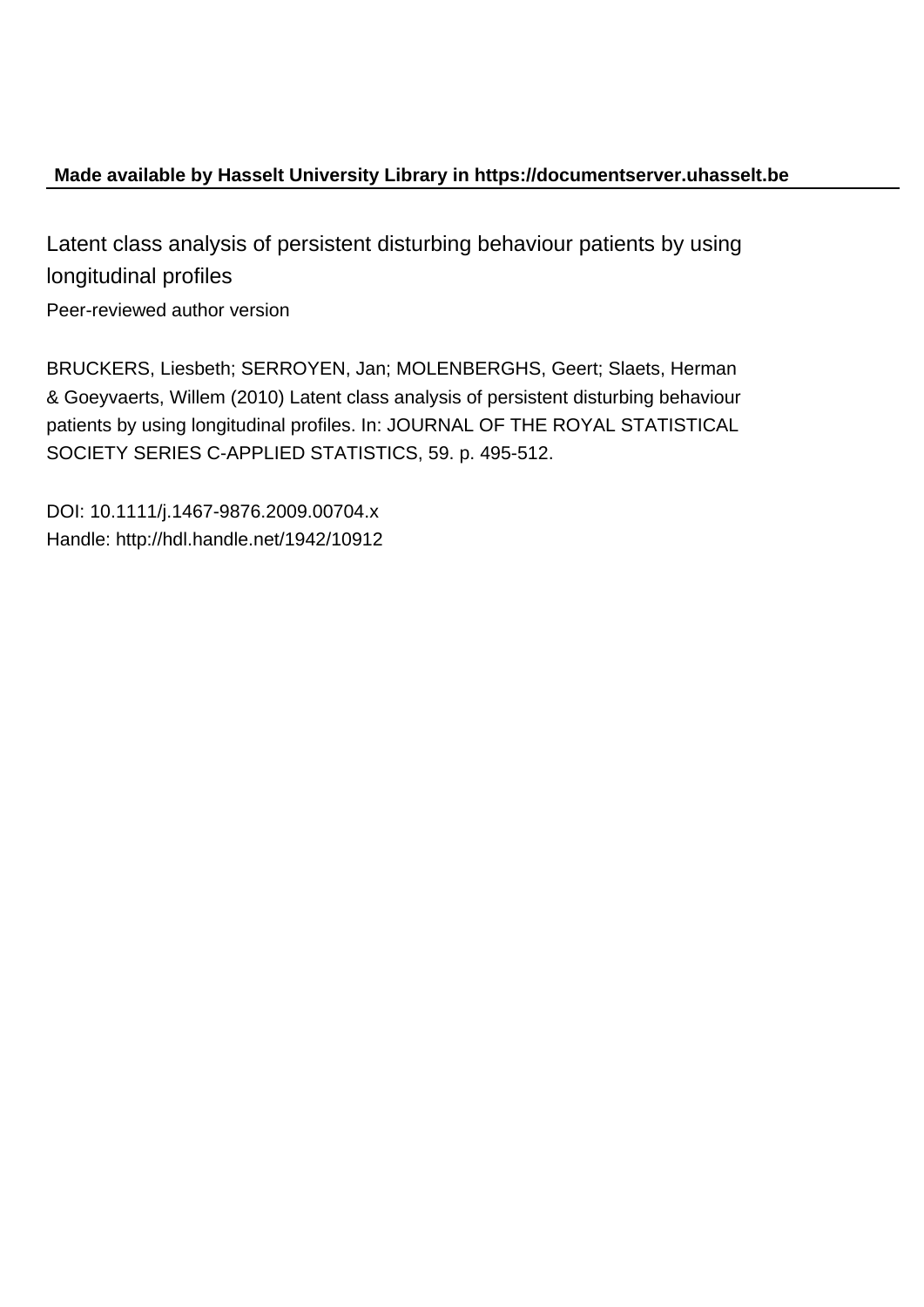# Latent-class Analysis of Persistent Disturbing Behavior Patients Using Longitudinal Profiles

Liesbeth Bruckers<sup>∗</sup> , Jan Serroyen, Geert Molenberghs,

Herman Slaets, and Willem Goeyvaerts

Center for Statistics, Hasselt University,

Agoralaan, Building D, B3590 Diepenbeek, Belgium.

<sup>∗</sup> E-mail: liesbeth.bruckers@uhasselt.be

#### Abstract

Persistent disturbing behavior (PDB) refers to a chronic condition in highly unstable, therapy-resistant psychiatric patients. Because these patients are difficult to maintain in their natural living environment and even in hospital wards, purposefully designed residential psychiatric facilities need to be established. Therefore, it is important to carefully define and circumscribe the group. Serroyen et al  $(2006)$ , starting from the longitudinal analysis of a score based on data from the Belgian national psychiatric registry, undertook a discriminant analysis to distinguish PDB patients from a control group. These authors also indicated that there is scope for further subdividing the PDB patients into two subgroups, using conventional cluster analysis techniques. In this paper, we employ a variety of novel longitudinal-data based cluster analysis techniques. These are based on either conventional growth models, growth-mixture models, or latent class growth models. Unlike in earlier analyses, where some evidence for two groups was found, there now is an indication of three groups, a finding with high practical and organizational relevance.

Keywords: Growth curves; Growth-mixture models; Latent class growth models; Linear mixed models.

# 1 Introduction

Mental health care institutions in Belgium are confronted with a group of chronic therapy resistant patients, which is problematic in that neither scientific definitions, theory, nor a legal framework is in place. These patients cannot be treated satisfactorily with current therapies and medication. Their behaviour is disturbing in the sense that living together in their natural environment, or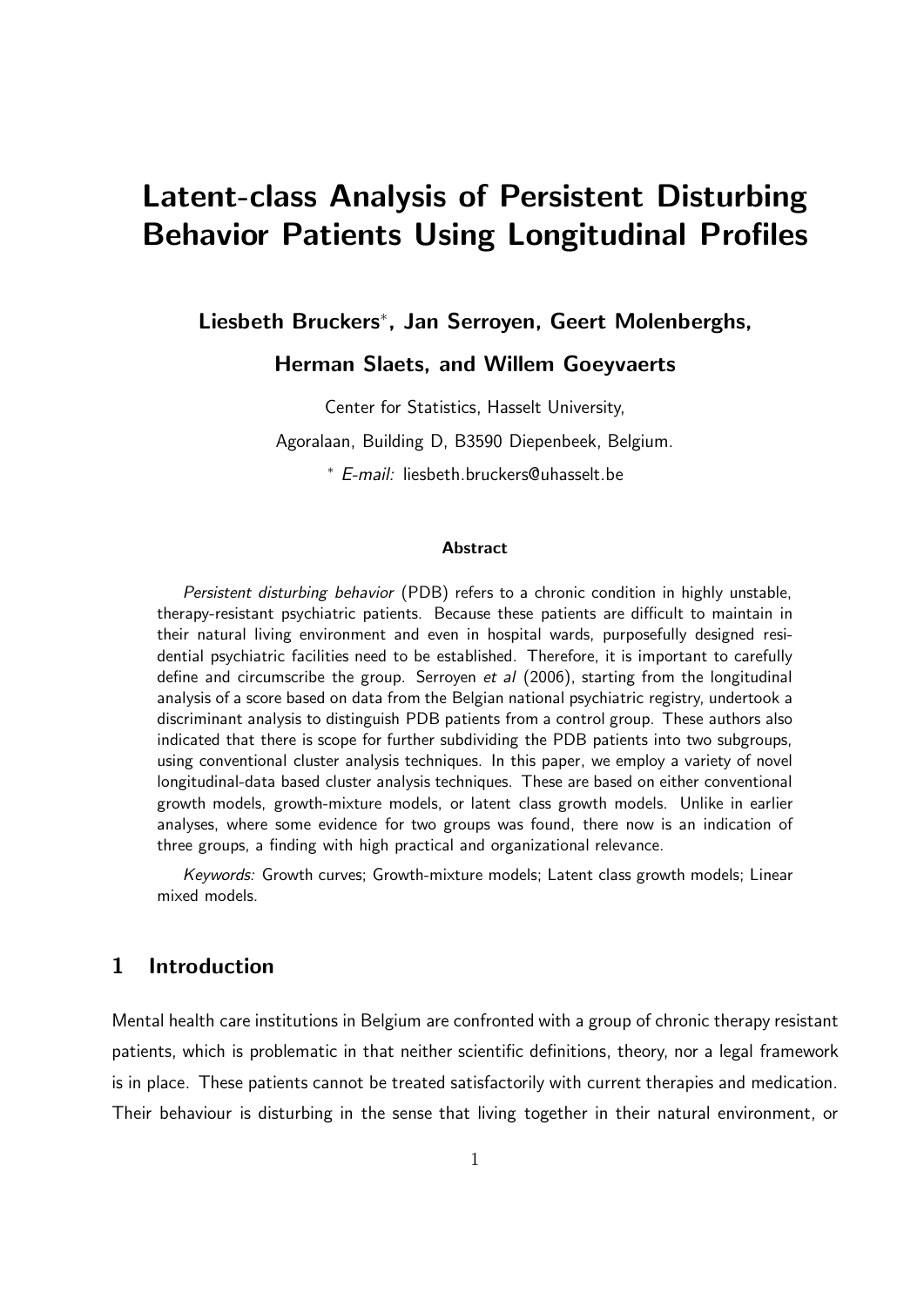even in a hospital ward, is extremely difficult. Given that their disease systems are unstable, and that their behavior is persistent over time, intensive 24-hour supervision is required. This condition is referred to as persistent disturbing behavior (PDB).

The current Belgian health care system is clearly not accommodating to this group. They are predominantly found in psychiatric hospitals, institutions for intensive specialist care, and psychiatric nursing homes, intended for patients with stabilized chronic psychiatric conditions. The PDB group defies both characterizations, while there are no further alternatives.

Serroyen et al (2006) argue that the PDB group raises four important questions. First, how can it be distinguished from related but different groups, such as patients with acute or short-term disturbing behaviour. Second, because a clear definition is emerging only now, the size of the PDB group is unclear. Third, it is conceivable that the PDB group consists of a number of subgroups that can be usefully distinguished. Finally, it is not clear in which residential setting such patients should be accommodated, excluding sheltered living and psychiatric wards of general hospitals.

In the absence of a generally accepted definition of PDB, we will use the following working definition. To be classified as PDB, a patient has to exhibit socially inadequate behaviour, that is persistent and treatment resistant, disruptive for the patient's environment, and confronts the therapeutic team with unrealistic demands. This behaviour can take one or several of many different forms such as multiple forms of aggression (directed at oneself or at others), sexually uninhibited behaviour, agitation, decorum loss, and suicidal behaviour. Note that the lack of a definition implies that no formal classification rules existed prior to this research, which therefore is to be seen as the first attempt to introduce an evidence-based approach.

In 1998, a cross-sectional pilot study was set up in the psychiatric hospitals and the psychiatric nursing homes in the Belgian province of Limburg to (1) estimate the size of the PDB group and (2) explore factors to discriminate between PDB and non-PDB patients (Bruckers et al 2000). While a useful exercise, it was ridden with residual issues. First, owing to its crosssectional nature, the focus is on disturbance rather than on persistence. Second, the above working definition did not exist at the time. Third, the group of patients studied was chosen for comparison with a non-PDB control group rather than for representativeness, even though the wards involved were selected so as to exhibit a typical patient mix. This design implies that, while conclusions regarding differences between PDB and non-PDB patients, and conclusions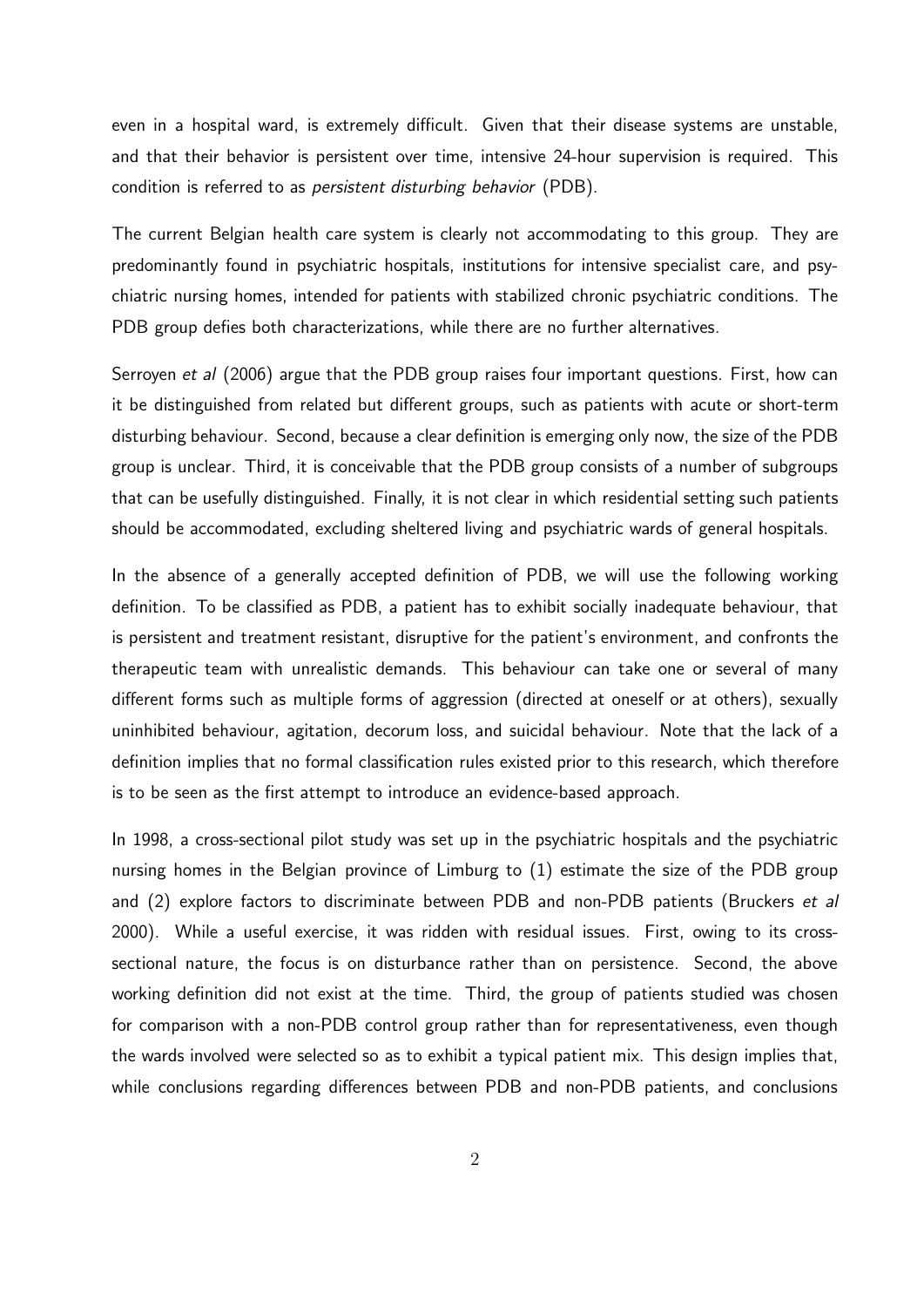pertaining to subgroups within the PDB group can be drawn with confidence, caution has to be used when making inferences about the magnitude of the PDB group. For the latter goal, the study should be seen as being a pilot. Nevertheless, it is important to know whether the group is sufficiently large to warrant specific components of care. Even allowing for some overestimation, it is clear that the group is large enough to render its consideration as a single, monolithic group impractical for organization. This is particularly challenging, given the disturbing character of the disorder, necessitating special small-scale care units.

Serroyen et al (2006) addressed this point only partially, by discriminating between PDB and non-PDB patients, using longitudinal data analysis techniques (Verbeke and Molenberghs 2000). By making use of the longitudinal nature of the psychiatric registry data, they studied the persistence aspect of the group, in addition to the disturbance aspect studied by Bruckers *et al* (2000), thus increasing insight. They also employed conventional cluster analysis methods to study the important issue of subgroups within the data and hence in the PDB group.

A major issue with conventional clustering is that it starts from cross-sectional data, thus focusing on similarity at one point in time. However, patients exhibiting the same characteristics, the same behaviour at one point in time can still evolve, and diverge, in a multitude of ways.

Therefore, in this paper, cluster analysis is refined by making use of the longitudinal nature of the data. This is based on conventional linear mixed models (Verbeke and Molenberghs 2000), and on so-called growth-mixture and latent class growth models (Nagin 1999, Nagin and Tremblay 2001, Erosheva, Fienberg, and Lafferty 2004, Fieuws, Verbeke, and Brant 2005). In this way, linear mixed modeling and clustering methodology will be usefully blended together to suit our purposes. In the light of earlier comments, cluster analysis is extremely important for breaking up the otherwise undivided group of PDB patients into natural, smaller groups, based on longitudinal data. The existence and description of such refined subgroups comprises relevant information for policy makers, institution managers, and fieldworkers alike. In this context, we also refer to Section 2.2, dedicated to relevant earlier analyses.

The data on which our analyses are based are presented in Section 2. The statistical methodologies (conventional growth models, general growth mixture models and latent class growth models) are reviewed in Section 3. Section 4 presents our findings. These findings are used in Section 5 to formulate a perspective on the patient population with persistent disturbing behaviour.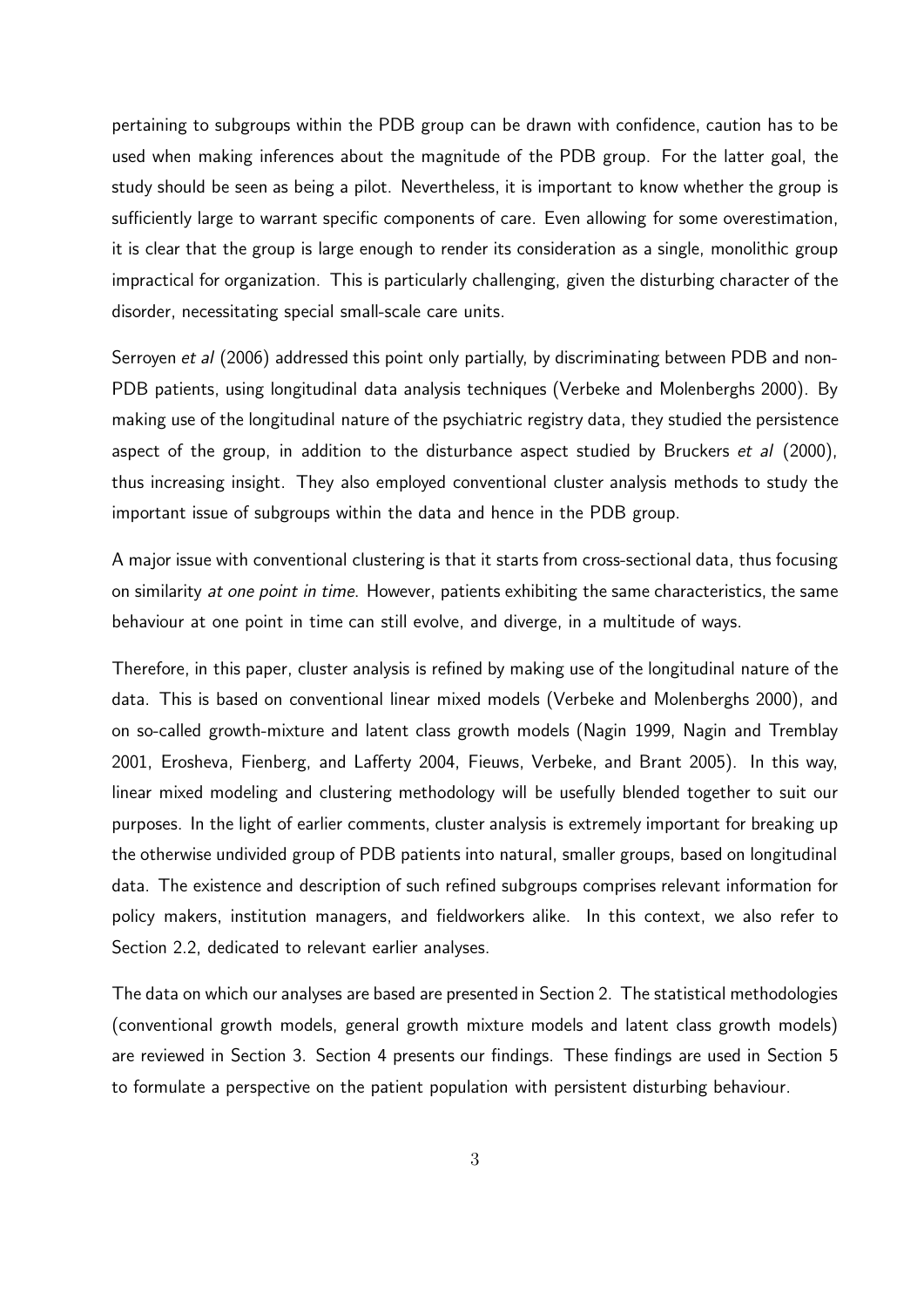

Figure 1: Random sample of individual PDB score profiles for 10 PDB and 10 non-PDB patients.

## 2 The Psychiatric Registry Data and the PDB Score

For every patient admitted to a residential psychiatric care setting in Belgium, data are transferred to a registry, termed Minimal Psychiatric Data (MPD), mandatory for psychiatric hospitals since 1996 and psychiatric nursing homes since 1998. The data have a modular structure. The items, relevant for our purposes, are listed in Table 2.

Our data set encompasses 611 patients, among whom 189 are classified as PDB; they are from the province of Limburg. The 189 PDB patients are the basis of inferences on this particular subgroup, while the entire sample of 611 patients will be used in analyses that compare PDB to non-PDB patients. This is a small but very important group of patients with severe pathology, given that organization of care for PDB patients is extremely difficult, time-consuming, and costly.

The variables are mostly of a categorical or ordinal type, although some continuous variables are present as well. The two key continuous variables are the PDB score, expressed as a continuous function on the logit scale, which will be discussed in more detail in Section 2.1, with mean 0.62 (Q1: -0.61; median: 0.34; Q3: 1.69) and age (mean: 47.48 years; Q1: 36 years; median: 46 years; Q3: 60 years).

Figure 1 shows individual profiles of the PDB scores for 20 randomly selected subjects. The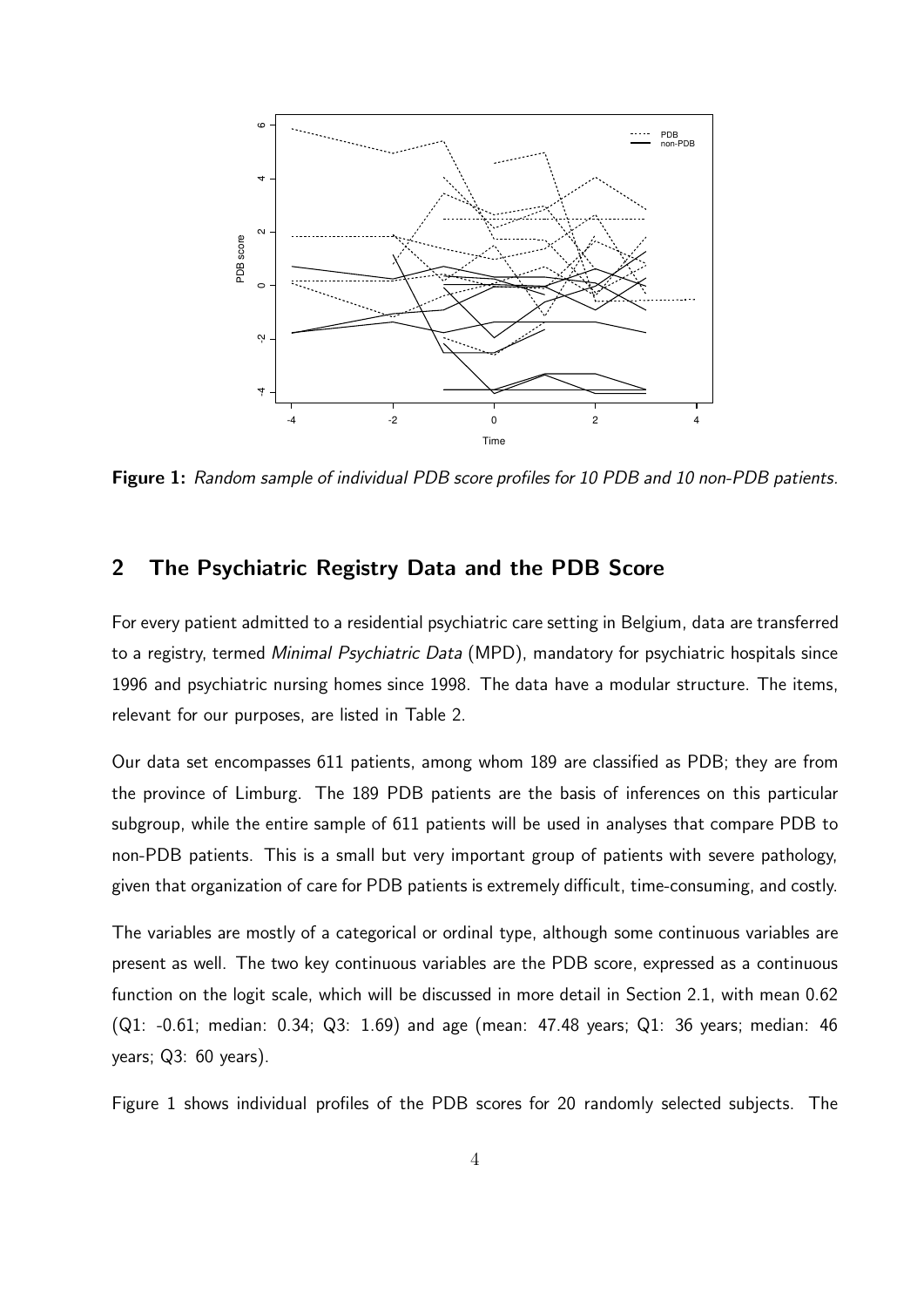

Figure 2: Mean PDB score over time (lefthand panel) and empirical variance function (righthand panel) for PDB and non-PDB group.

group-specific average profiles and empirical variance functions are displayed in Figure 2. Table 1 shows the number of measurements available for each of the two sectors (psychiatric hospitals and psychiatric nursing homes), for (a) the subgroup of PDB patients and (b) the number of patients with a PDB score. Note that this starts only at 1996.2 (where the decimal refers to semester), given that 1996 was the year the registration system started and hence it is prudent not to put too much trust in the data for 1996.2. Finally, the table also presents the average PDB scores, together with the standard deviations. PDB patients cannot be discharged from the institution because, owing to the level of disturbance, they are incapable of properly functioning in society. The decreasing number of observations after 1998 can be due to the death of a patient or, in case of the psychiatric hospitals, a transfer to a nursing home. Furthermore, the sudden drop in the available number of measurements at the end of 1999 is caused by the way the MPD had to be exported to the Ministry of Health, and is therefore an extrinsic feature, caused by data collection issues and without clinical basis. For the first semester of 1997, no data are available, owing to the start of the registration system.

#### 2.1 A Cross-sectional and Longitudinal PDB Score

A cross-sectional pilot study was undertaken in both the psychiatric hospitals and the psychiatric nursing homes in the province of Limburg, to obtain a rough estimate of the size of the PDB group and to determine factors that can usefully distinguish between PDB and non-PDB patients. As stated earlier, this pilot study mainly concentrated on the 'disturbing' aspect. Longitudinal data will be introduced, so as to allow for study of the 'persistence' dimension. Arguably, studying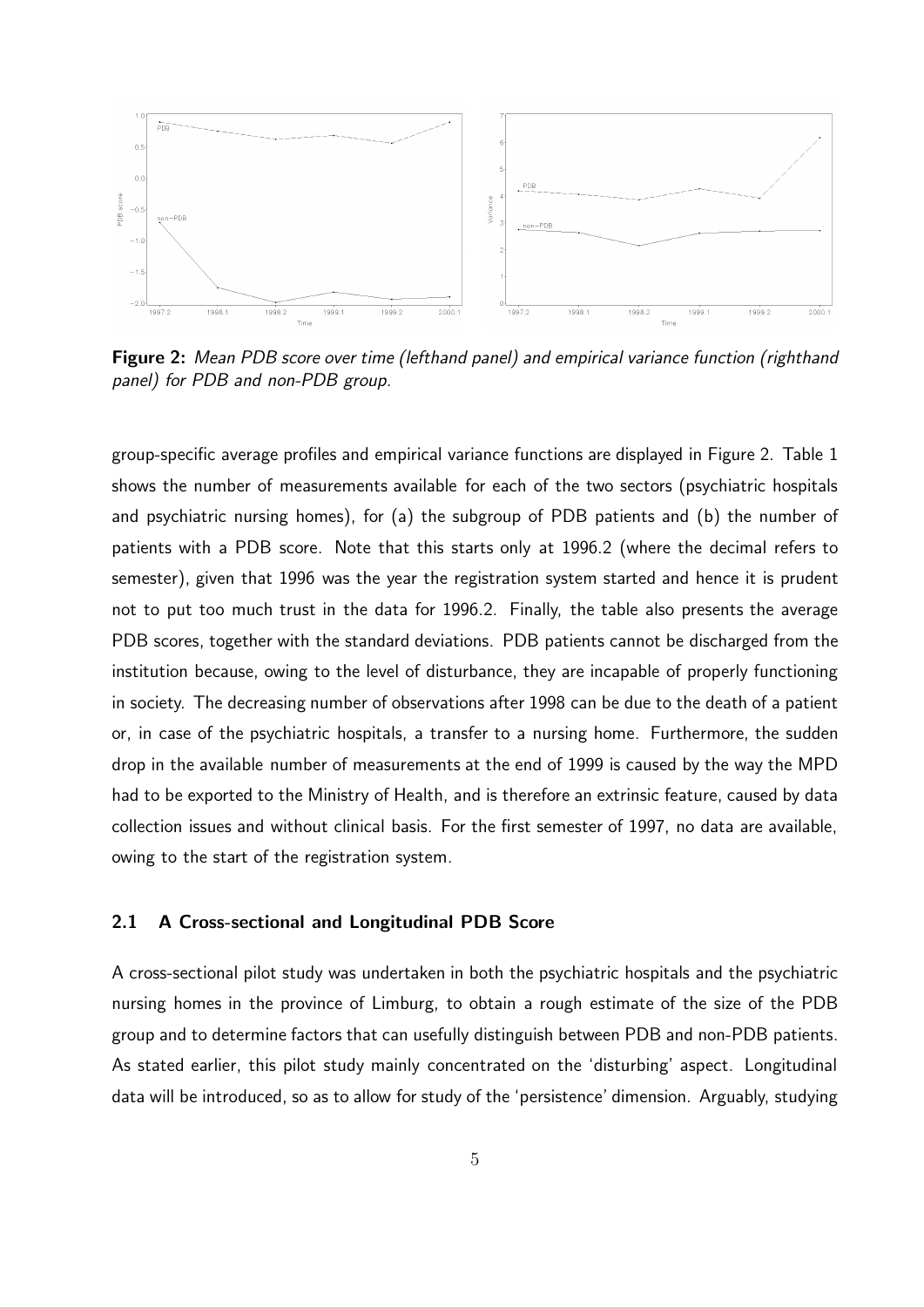Table 1: Number of measurements available for the repeated measures profiles of the PDB score, number of patients with PDB score, and average PDB scores (standard deviations), for each of the semesters at which measurements are taken. The decimal index refers to the semester.

'

|                                       |    |           |        | Year                               |        |        |                                              |        |
|---------------------------------------|----|-----------|--------|------------------------------------|--------|--------|----------------------------------------------|--------|
| <b>Sector</b>                         |    | 96.2 97.1 | 97.2   | 98.1                               | 98.2   | 99.1   | 99.2                                         | 00.1   |
|                                       |    |           |        | Number of patients in the database |        |        |                                              |        |
| Psychiatric Hospitals                 | 47 |           | 112    | 122                                | 125    | 120    | 102                                          | 50     |
| <b>Psychiatric Nursing Homes</b>      |    |           |        | 64                                 | 64     | 63     | 52                                           | 50     |
|                                       |    |           |        | Number of patients with PDB score  |        |        |                                              |        |
| Psychiatric Hospitals                 |    |           | 107    | 121                                | 125    | 119    | 102                                          | 50     |
| <b>Psychiatric Nursing Homes</b>      |    |           |        | 64                                 | 64     | 62     | 52                                           | 49     |
| Mean PDB scores (standard deviations) |    |           |        |                                    |        |        |                                              |        |
| Psychiatric Hospitals                 |    |           | 0.90   | 0.82                               | 0.60   | 0.72   | 0.35                                         | 0.58   |
|                                       |    |           | (2.05) |                                    |        |        | $(1.79)$ $(1.80)$ $(1.83)$ $(1.50)$ $(2.14)$ |        |
| <b>Psychiatric Nursing Homes</b>      |    |           |        | 0.64                               | 0.68   | 0.62   | 0.99                                         | 1.23   |
|                                       |    |           |        | (2.41)                             | (2.27) | (2.48) | (2.65)                                       | (2.78) |

only one of these two aspects may result in overestimation of the group's size.

Patients were screened by an interdisciplinary team and classified by expert opinion as PDB when the team judged that living together with the patient is hard and that s/he needed continuous supervision. The persistence dimension was approached by restricting attention to patients residing in chronic-patient wards within psychiatric hospitals or in psychiatric nursing homes. Patients residing in one of these wards had in general already had intensive therapy in an acute ward and, in case of a psychiatric nursing home, also a long stay in a chronic ward. The question arises, of course, whether or not the group considered to be PDB in 1998 indeed was chronic in their disturbing behaviour. The fact that these patients are staying in long-stay wards only indicates that we are dealing with chronic disease statuses, not necessarily that the disturbing behaviour is persistent. It is possible that the patient was going through an acute phase of disturbing behaviour, something hard to disentangle based on information localized in time.

To keep the burden on the fieldworkers as low as possible, it was decided to include a sample of wards and to rely, as far as possible, on existing information, rather than initiating further data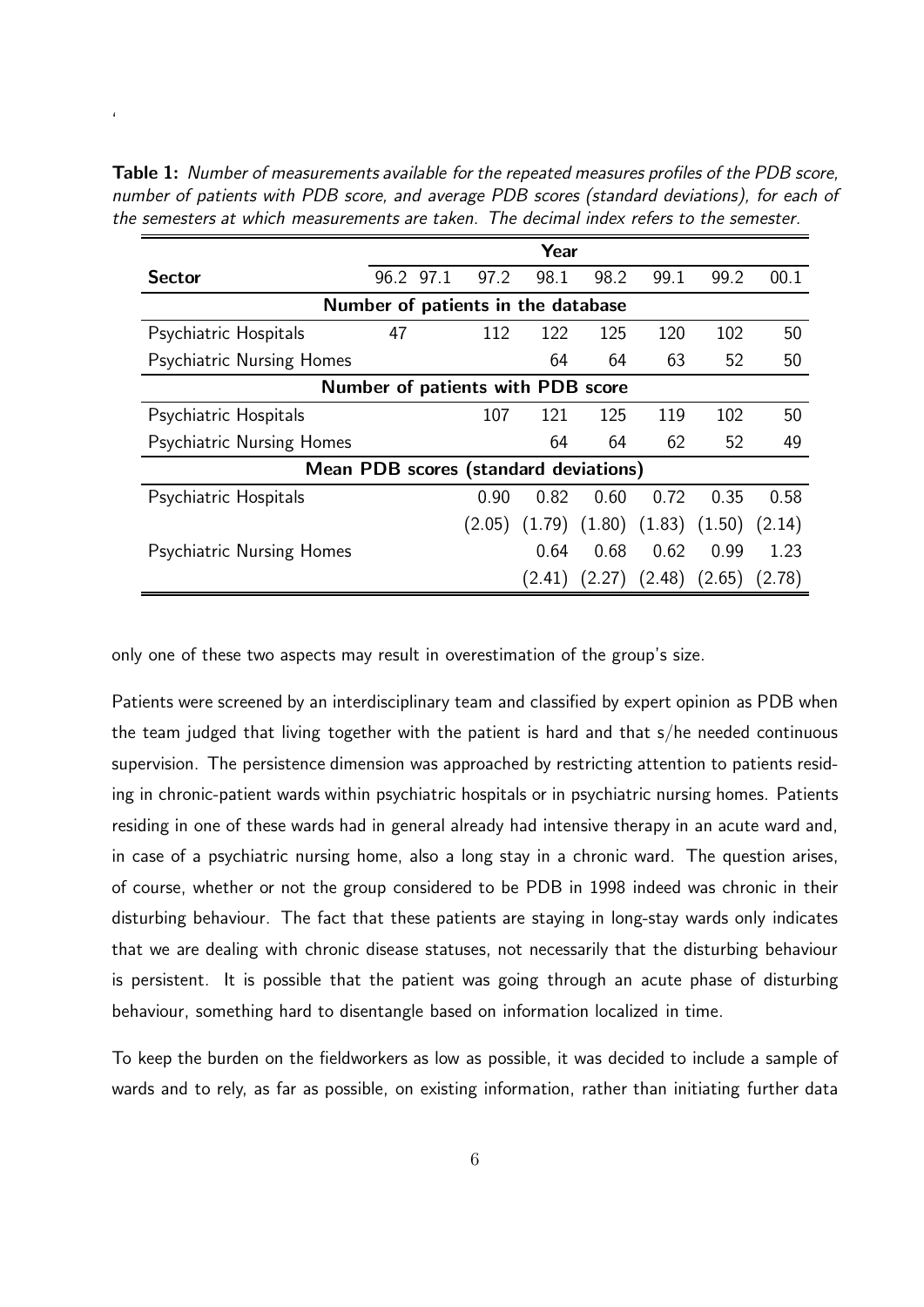collection. In November 1998, a number of wards were screened for PDB behaviour; information was supplemented with relevant MPD items. Based on these, a discriminant function was developed, giving the probability of dealing with a PDB patient, based on discriminatory MPD items. When this probability exceeds a threshold value we classify the patient as PDB. The function turned out to have good discriminative power. The screening status and the classification status agree for about 80 % of the screened patients. Of course, one has to be careful when interpreting these results, because use of a training sample may lead to overly optimistic results. To estimate the size of the PDB group, this function was applied to the registration data of all patients residing in a psychiatric institution on December 31, 1998. More details of this study are reported in Bruckers *et al* (2000).

The functional form of the discriminant function, as obtained from logistic regression, for the patients admitted in a psychiatric hospital is:

$$
\begin{aligned}\n\text{PDB}_{ij} &= -4.81 + 1.73 \cdot \text{Aggr.A}_{ij} + 0.62 \cdot \text{Aggr.P}_{ij} + 0.33 \cdot \text{Suicid}_{ij} + 0.47 \cdot \text{Appear}_{ij} \\
&\quad + 0.40 \cdot \text{Respect}_{ij} - 0.03 \cdot \text{Age}_{i} + 1.81 \cdot \text{Sex}_{i} - 1.50 \cdot \text{DDAC}_{i} \\
&\quad + 0.56 \cdot \text{Schizo}_{i} - 2.32 \cdot \text{Resid}_{i}.\n\end{aligned}
$$
\n
$$
\tag{1}
$$

The index i refers to patient, whereas  $j$  is the measurement occasion (semester) within a patient. The predictive covariates have the following meaning: 'Aggr.A' stands for aggression towards oneself (auto-aggression), 'Aggr.P' for aggression against other people, 'Suicid' for suicide danger, 'Appear' for appearance, 'Respect' for respect for others, 'Age' for age in 1998, 'Sex' is a binary indicator for a patient's sex, 'DDAC' for the diagnostic class Delirium, Dementia, Amnestic and Cognitive disorders, 'Schizo' for the diagnostic class schizophrenia, and 'Resid' for the residual diagnostic class (so-called V-codes, a technical term for conditions that are the focus of clinical attention without being considered disorders). That sex and age, for example, are included in the score might be met with surprise. Such concern would be warranted when a purely behavioural approach is envisaged. However, the goal here is to put forward rules that classify a patient as belonging to the PDB group as accurately as possible. To complicate matters, in some of the analyses, such as the one reported here, the aim is to do this at a single point in time. Of course, then only essentially 'disturbance'-oriented information is available, rather than reliable longitudinal 'persistence' information. We believe that this offers an extra motivation to employ background covariates.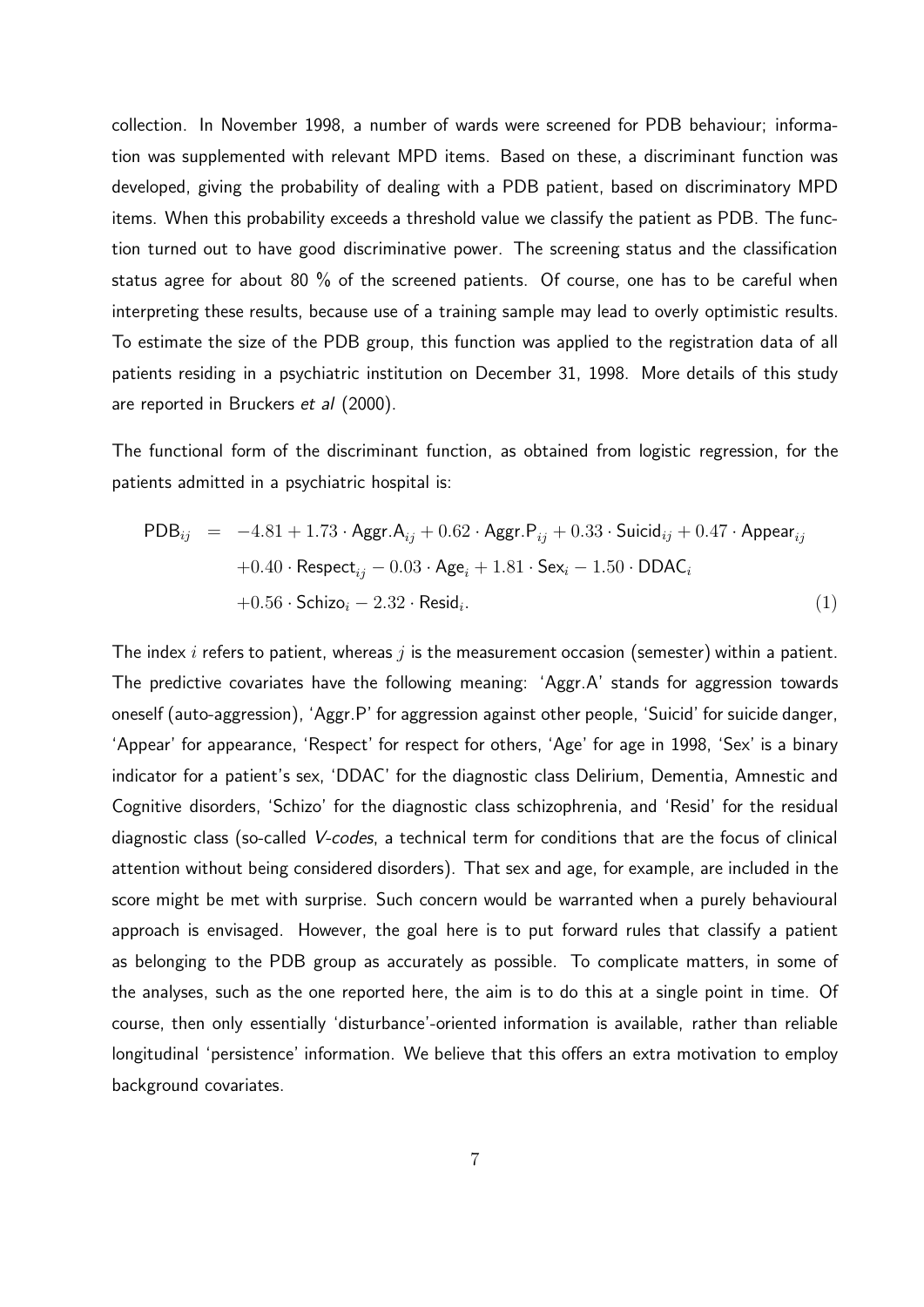For the psychiatric nursing home patients, the functional form of the discriminant function is:

$$
\begin{array}{rcl}\n\text{PDB}_{ij} & = & -6.39 + 1.26 \cdot \text{Aggr.A}_{ij} + 1.15 \cdot \text{Aggr.O}_{ij} + 0.65 \cdot \text{Asoc}_{ij} + 1.21 \cdot \text{Separ}_{ij} \\
& & +0.70 \cdot \text{Social}_{ij} + 0.59 \cdot \text{Respect}_{ij} - 0.85 \cdot \text{Retar}_{i},\n\end{array} \tag{2}
$$

with the same abbreviations as in (1) and in addition 'Aggr.O' standing for aggression against objects, 'Asoc' for anti-social attitude, 'Separ' for need for separation or isolation, 'Social' for socially unacceptable behaviour, and 'Retar' for the diagnostic class mental retardation.

The mental signs and symptoms, i.e., 'Aggr.A,' 'Aggr.P,' 'Aggr.O,' and 'Asoc,' are direct indications for whether or not a patient's disturbing behaviour contributed to his/her admission or extension of stay. Indirect indications for the degree of disturbance are captured by the items referring to preventive suicidal supervision, 'Suicid,' and the need for separation, 'Separ.' For each item, whether or not the activity was performed at least once was scored. 'Respect' and 'Social' belong to a set of *patient functioning* items that describe the interaction between the patient and his/her immediate surroundings, as well as the relationship between the patients and their co-residents. The diagnostic classes 'DDAC,' 'Schizo,' 'Retar,' and 'Vcode' are constructed according to a consensus document, designed by the Limburg collaborative network in psychiatry, SPIL, summarizing the diagnostic DSM-IV codes in 11 classes (SPIL-RPL 1997, Munson 2001).

The MPD items contributing significantly to the logistic-regression-based classification are presented in Table 2. The ROC  $c$  statistic (Agresti 2002), which quantifies the quality of fit, equals 0.85 for the psychiatric hospitals and 0.88 for the psychiatric nursing homes. Bruckers et al (2000) observed that the sensitivity and specificity for the psychiatric hospitals (psychiatric nursing homes) were 77.2% (71.9%) and 78.7% (85.5%), respectively. These were attained for a cutoff value of 0.40 (0.28) for the hospitals (nursing homes).

An important conclusion from Bruckers et al (2000) was that, following such a discriminant rule, 35.5% of the patient population in a psychiatric hospital might belong to the PDB group, with a similar figure (32.1%) for the psychiatric nursing homes. The corresponding 95% confidence intervals are [198;242] and [100;135]. Of course, these findings have to be taken with some caution. First, as stated in the introduction, the data used for analysis constituted a pilot sample of PDB patients and controls, 611 in total, intended to build the classification rule from. Hence, its use lies in the ability to compare the two groups, rather than in being representative for a larger population. Second, and more important, the discriminant function focuses on the disturbance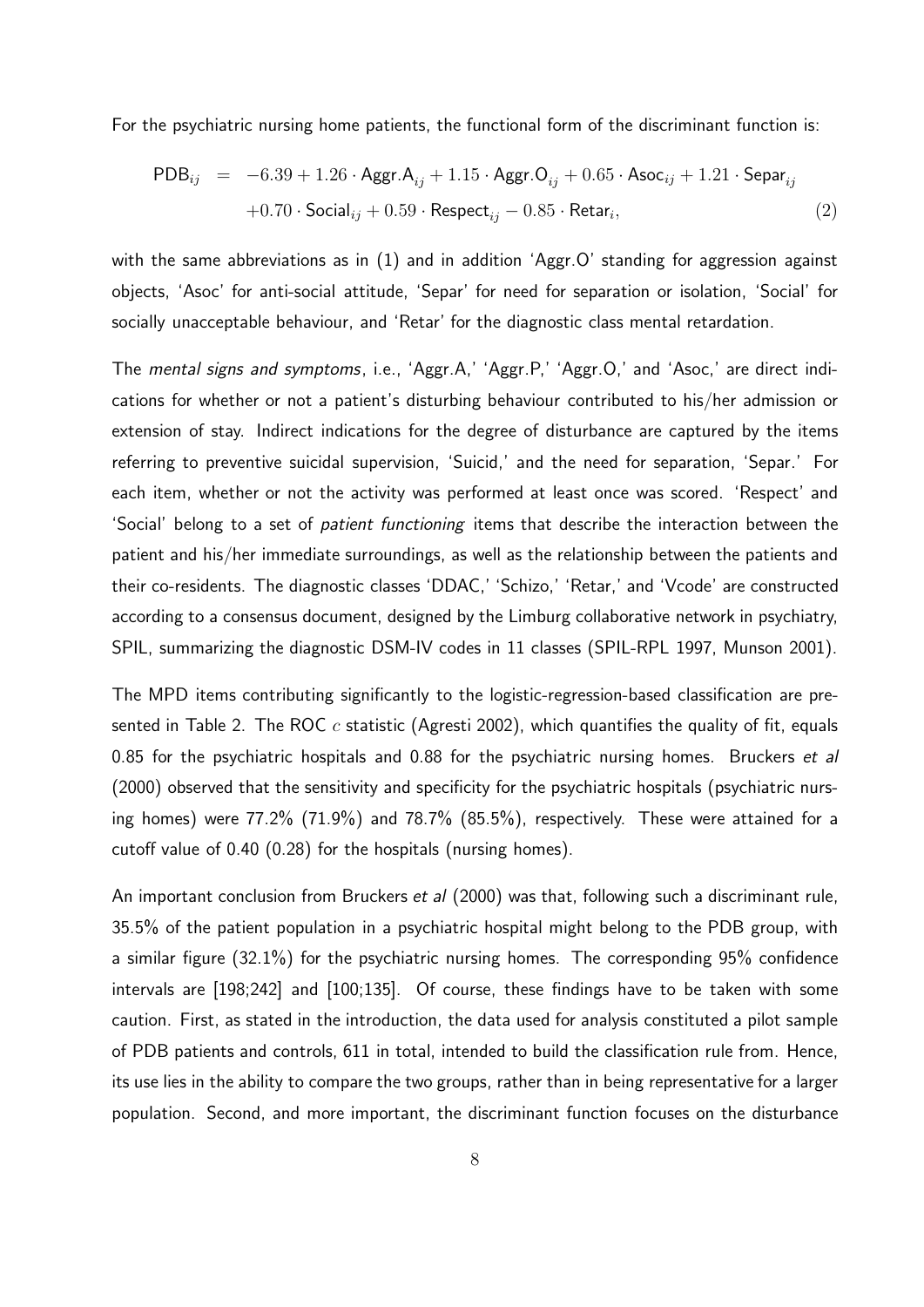Table 2: Logistic regression analysis results, separately for psychiatric hospitals and psychiatric nursing homes. Odds ratios [95% confidence intervals] are reported.

| <b>Item</b>                            | <b>Hospitals</b>      | <b>Nursing homes</b> |
|----------------------------------------|-----------------------|----------------------|
| <b>Psychiatric signs and symptoms:</b> |                       |                      |
| Auto-aggressive actions                | $5.62$ [1.93; 16.42]  | 3.52 [1.61; 7.72]    |
| Aggression against people              | 1.87 [1.21; 2.88]     |                      |
| Aggression against objects             |                       | 3.17 [1.26; 7.99]    |
| Anti-social attitude                   |                       | 1.92 [1.05; 3.50]    |
| Intensified supervision:               |                       |                      |
| Suicide danger                         | $1.39$ [1.19; 1.63]   |                      |
| Separation/isolation                   |                       | 3.34 [1.12; 9.95]    |
| <b>Patient Functioning:</b>            |                       |                      |
| Appearance                             | $1.60$ [1.18; 2.17]   |                      |
| Respect for others                     | 1.49 [1.03; 2.16]     | $1.81$ [1.16; 2.82]  |
| Socially unacceptable behaviour        |                       | 2.02 [1.27; 3.19]    |
| Age                                    | $0.97$ [0.95; 0.99]   |                      |
| <b>Sex</b>                             | 6.10 [2.89; 12.90]    |                      |
| Primary diagnosis at admission:        |                       |                      |
| <b>Mental Retardation</b>              |                       | $0.43$ [0.19; 0.97]  |
| DDAC <sup>1</sup>                      | $0.22$ [0.06; 0.87]   |                      |
| Schizophrenia                          | 1.75 [0.95; 3.21]     |                      |
| V-codes                                | $0.10$ $[0.01; 0.92]$ |                      |

 $1$  Delirium, Dementia, Amnestic and Cognitive disorders

aspect, neglecting the persistence. However, as stated in Section 2, the items constituting the discriminant function have been recorded in the MPD registry twice a year, from the second semester in 1996 to 2000. When applying discriminants (1) and (2) to the MPD registry at the other measurement occasions, repeated measurements of the PDB score, a continuous score on the logit scale, are obtained. It is these repeated measures that will be further scrutinized.

## 2.2 Previous Clustering Attempts

Classical clustering techniques (Johnson and Wichern 2003, Krzanowksi 1988) applied to the PDB group of 1998, indicated that three subgroups can be defined based on the patient's sex and age and, to a lesser extent, the diagnosis at admission (Bruckers et al 2000).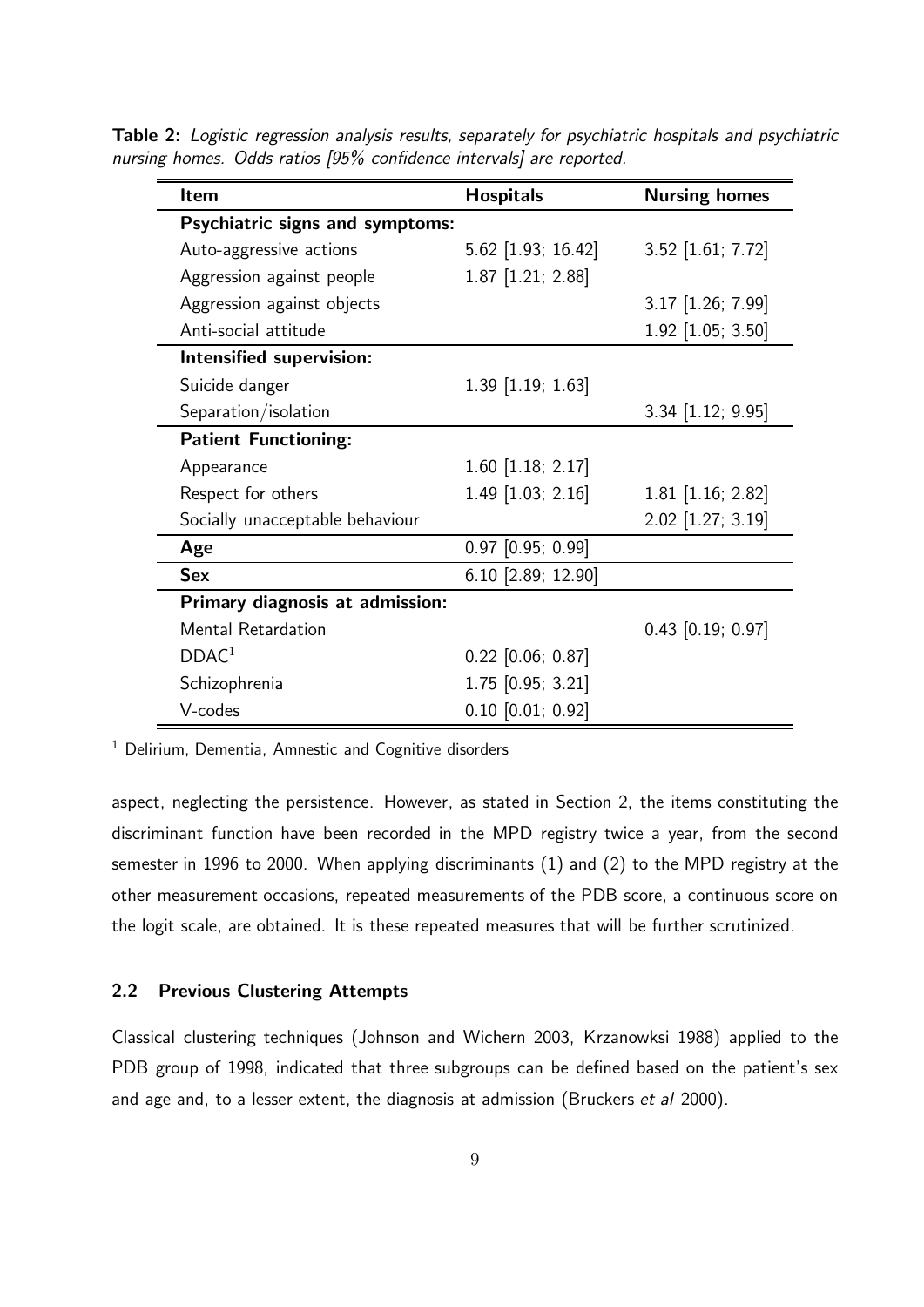Serroyen et al (2006), using a K-means method, retained two PDB clusters, separating in terms of ordinal variables that measure the pathological behaviour: mobility, recognition of persons, notion of time, initiative, social, respect, and conflicts. A cluster with high values for these pathological behaviour items was separated from a cluster with lower values. Furthermore, the mean PDB score for the first cluster (0.78) is higher than for the second cluster (0.47). Notwithstanding this finding, both clusters exhibit residual heterogeneity, as is clear from the standard deviations, which take values 1.80 and 2.11, respectively. We will therefore consider more elaborate clustering methods that start from the longitudinal nature of the data, to study the evidence for the existence of finer clusters.

# 3 Statistical Methodology

Growth models were applied to the PDB scores to identify individual differences in the change in PDB score and to understand the process of change itself. The longitudinal models discussed by Serroyen et al (2006) aim at analyzing change too, where intra-individual change and interindividual differences in such changes were considered. The data were, however, treated as if collected from a single population. This assumption of homogeneity in the growth parameters is often unrealistic. Finite mixture models (McLachlan and Basford 1988, McLachlan and Peel 2000) partition the population in an unknown number of latent classes or subpopulations, with class membership determined by specific parameters. Muthén and Shedden (1999) and Muthén and Muthén (1998–2007) proposed a general growth mixture modeling (GGMM) framework.

An important question is what sample sizes are required to detect a certain number of clusters. It is also a difficult question since the answer depends on: (1) true separation of clusters; (2) number of repeated measures per subject (in our case this is not constant); (3) the presence of incompletely observed profiles; (4) the particular clustering technique chosen. For these reasons, and also given the pilot status of our study, we believe that caution should be used when interpreting the results. They motivate consideration of not one but several clustering methods, with different methodological foundations.

In Section 3.1 a conventional growth modeling framework will be sketched, whereas Section 3.2 is dedicated to a general description of the GGMM framework.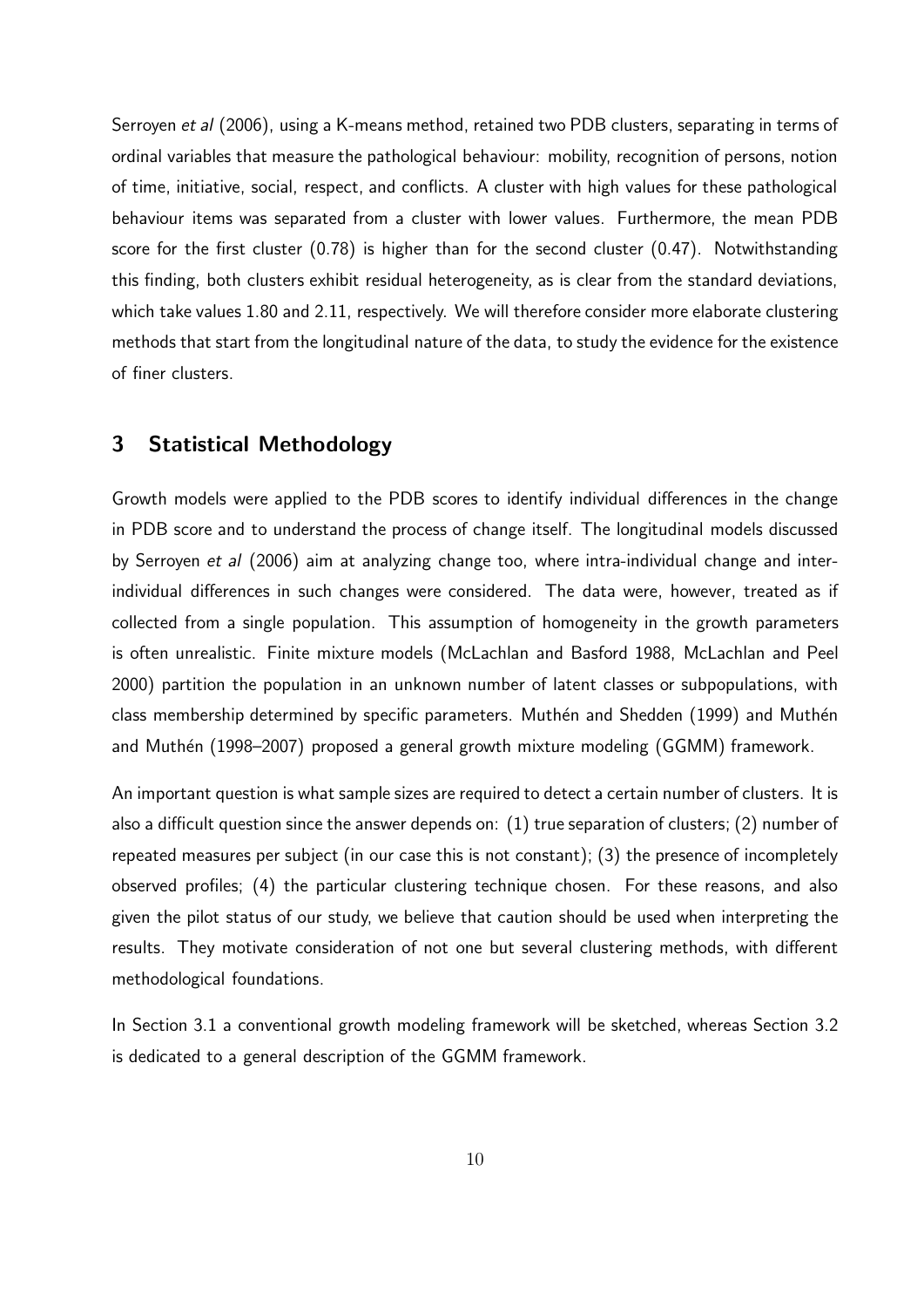#### 3.1 Conventional Growth Models

Growth models are used to describe the individual and average trajectory of a measurement over time (Verbeke and Molenberghs, 2000) and are able to capture individual differences in evolution by introducing patient-specific parameters, or effects, such as random intercepts and random slopes. In a conventional model, also termed a mixed model, the random effects are assumed to follow a continuous, usually normal, distribution. Even when normality is violated, it has been shown that the linear mixed model, unlike its generalized counterparts, is relatively robust in its inferences (Lesaffre and Verbeke 1998, Litière et al 2007).

To formulate a growth model for the repeated PDB scores, let us denote by  $Y_{ij}$  the PDB score for patient i at occasion j, by  $t_{ij}$  a time-related variable, such as the calendar time at which a measurement is taken, and by  $x_{ij}$  a vector of time varying or time-invariant covariates. If all covariates are time-independent, one can write  $x_i$  instead. Such models are also termed multilevel models (Raudenbush and Bryk 1992, Goldstein 1995). In the multi-level spirit, one example of a model for the PDB scores would take the form:

$$
\text{Level 1} : Y_{ij} = \alpha_{0i} + \alpha_{1i} t_{ij} + \varepsilon_{ij}, \tag{3}
$$

Level 2 : 
$$
\alpha_{0i} = \beta_{00} + \beta_{01}x_i + r_{0i}
$$
, (4)

$$
\alpha_{1i} = \beta_{10} + \beta_{11}x_i + r_{1i}.\tag{5}
$$

Here,  $\alpha_{0i}$  and  $\alpha_{1i}$  are random intercepts and slopes, respectively, varying across individuals. The residuals  $\varepsilon$ ,  $r_0$  and  $r_1$  are assumed to be zero-mean normally distributed. Level 2 residuals  $r_0$  and  $r_1$ are possibly correlated but uncorrelated with  $\varepsilon_{ij}$ . The time-specific residuals  $\varepsilon_i=(\varepsilon_{i1},\ldots,\varepsilon_{in_i})'$ have an unstructured covariance matrix, Θ say. This allows for residual correlation across time. The r residuals have covariance matrix  $\Psi$ .

In the model formulated above, the random effects  $\alpha_0$  and  $\alpha_1$  are latent variables, called growth factors, that capture heterogeneity between patients. The model allows for individual differences in the evolution over time because the growth intercept,  $\alpha_{0i}$ , and slope,  $\alpha_{1i}$ , vary across individuals, producing individual-specific time courses. Nevertheless, the random effects are assumed to be generated from a single normal distribution. This implies that all patients are drawn from a single population, characterized by one set of parameters. This assumption is revisited in GGMM.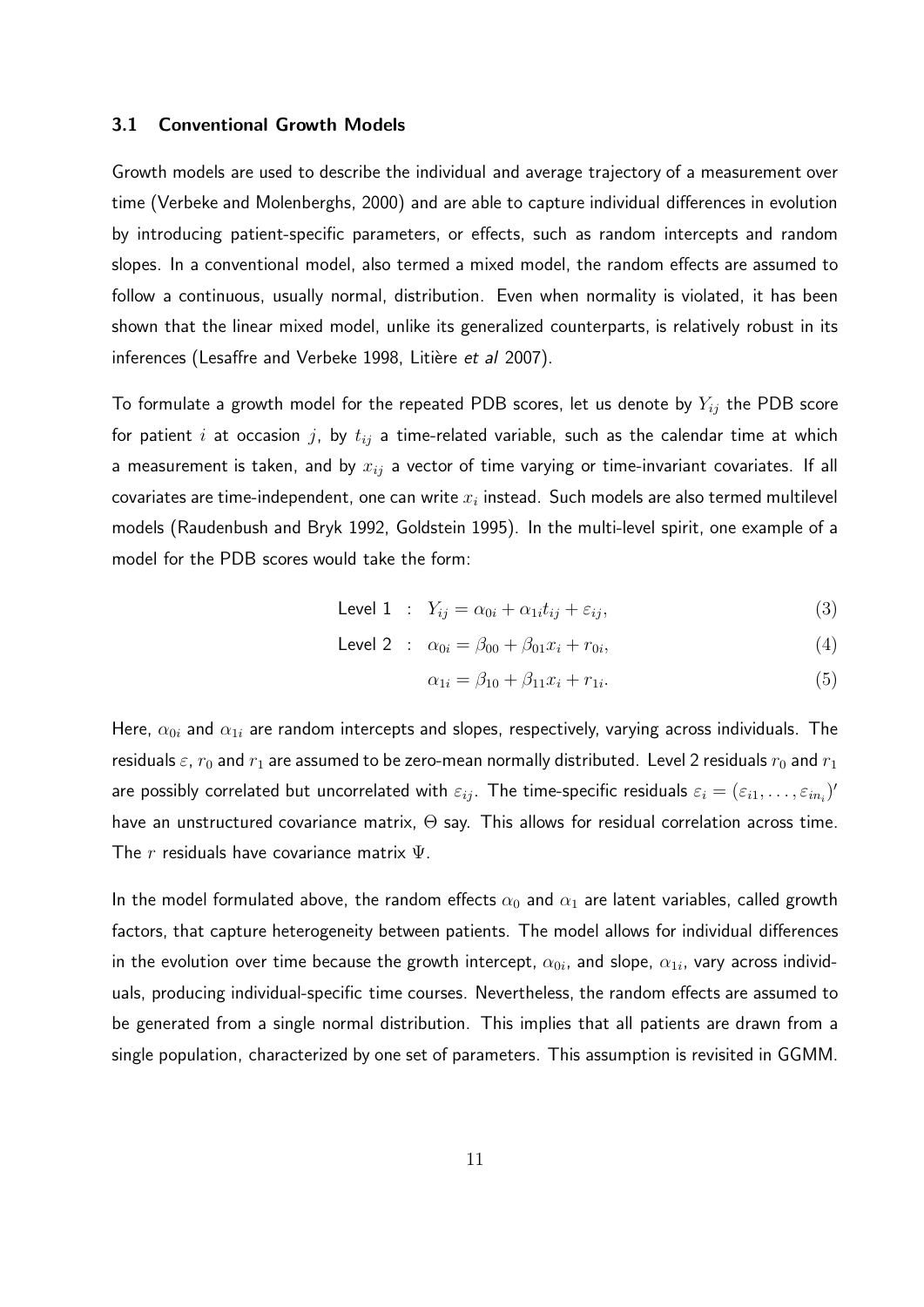#### 3.2 General Growth Mixture Modeling

Growth Mixture Modeling (GMM) relaxes the assumption of a single population by allowing for different, unknown classes of individuals to vary around different mean growth curves. To this end, the conventional growth model  $(3)$ – $(5)$  is extended to a general growth mixture model for K latent trajectory classes, where in class  $k$   $(k = 1, ..., K)$ :

$$
\alpha_{0i} = \beta_{00}^k + \beta_{01}^{k'} \mathbf{x}_i + r_{0i}, \qquad (6)
$$

$$
\alpha_{1i} = \beta_{10}^k + \beta_{11}^{k'} x_i + r_{1i}.
$$
\n(7)

Here, the  $\bm{\beta}^k_{..}$  parameters vary across classes, resulting in different types of trajectories. The  $\bm{\beta}_{01}$ and  $\beta_{11}$  parameters allow for variation across classes in how a covariate influences the growth factors. Class-specific covariance matrices  $\Psi_k$  for the r terms as well as class-specific covariance matrices  $\Theta_k$  for  $\varepsilon$  are allowed. In the absence of covariates, the  $\beta_{00}^k$  and  $\beta_{10}^k$  are interpretable as the mean growth factors, i.e.,  $k$  mean intercepts and  $k$  mean slopes.

## 3.3 Latent Class Growth Analysis

Nagin (1999) and Nagin and Land (1993) consider a particular type of growth mixture model, by assuming that the risk factors of patient i and his/her repeated measurements over time are independent, conditional on group membership. This assumption puts constraints on the variances and covariances of the growth factors, in the sense that the variance components governing  $(r_{0i}, r_{1i})$  are set equal to zero. Individuals within a class are treated as homogenous relative to their development. This form of GMM is referred to as *latent class growth analysis* (LCGA). The SAS procedure TRAJ, (Jones, Nagin, and Roeder 2001) can be used to estimate the LCGA model parameters. The procedure uses maximum likelihood with the iterative procedure based on a quasi Newton procedure. Prediction of class membership uses the mode of the posterior probabilities.

#### 3.4 Growth Mixture Modeling Estimation

Generally, estimation of the GGMM parameters can be done conveniently via maximum likelihood, coupled with the EM algorithm (Dempster, Laird, and Rubin 1977). The class memberships  $c_i$ are considered missing data in the EM algorithm. It is convenient to replace the categorical  $c_i$  by a set of dummies  $c_{ik}$ , which are 1 if  $c_i = k$  and 0 otherwise. The observed data log-likelihood is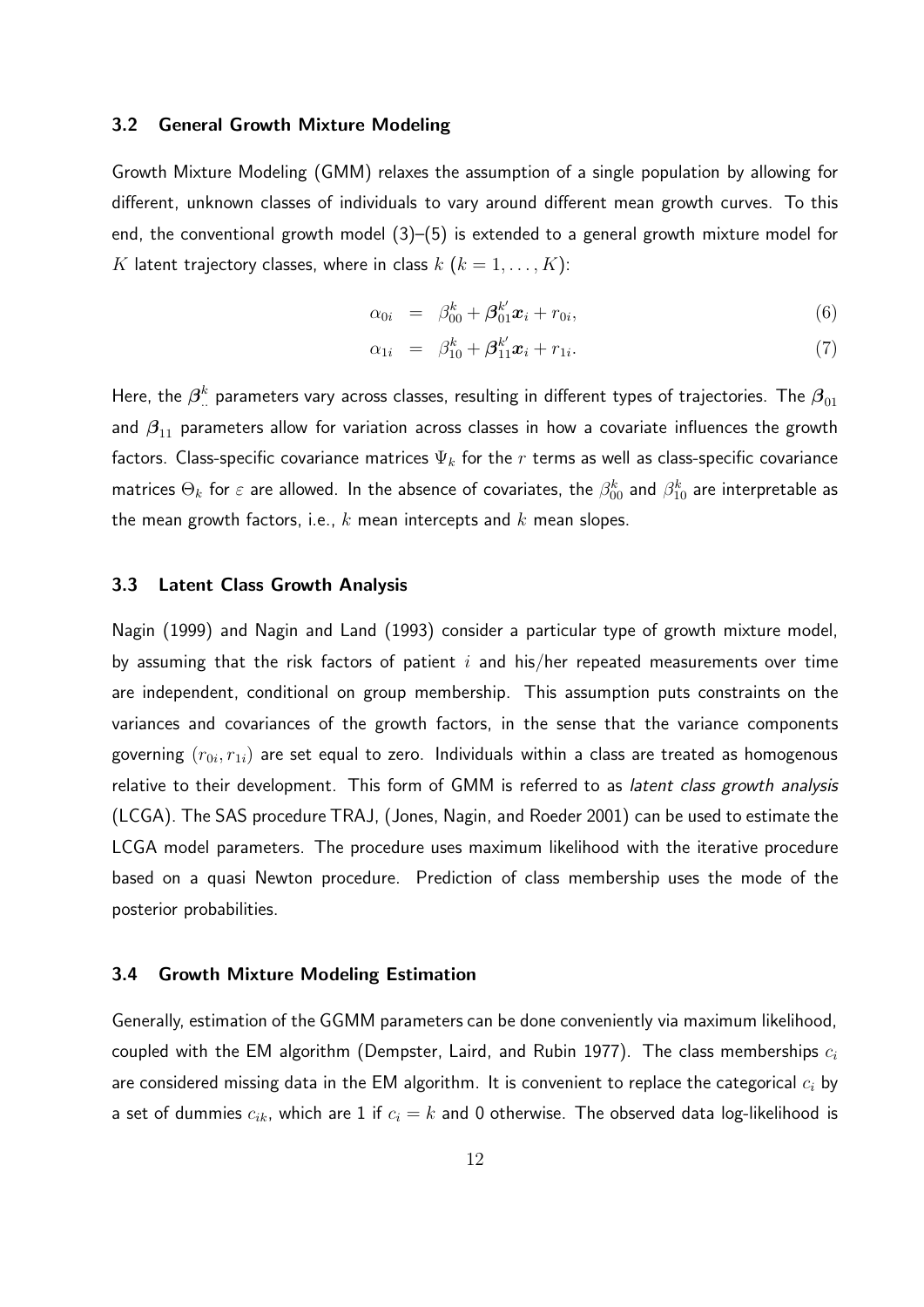a mixture:

$$
\ell = \sum_{i=1}^n \log \left\{ \sum_{k=1}^K P(c_{ik} = 1 | \boldsymbol{x}_i) \phi(\boldsymbol{y}_i | c_{ik} = 1, \boldsymbol{x}_i, \boldsymbol{\mu}_i, \boldsymbol{\Sigma}_i) \right\},
$$

where  $\boldsymbol{y}_i$  is the vector of repeated measures for subject  $i$  and  $\boldsymbol{x}_i$  is the vector assembling the covariate information. Further,  $\phi(\cdot)$  represents a normal density with mean  $\boldsymbol{\mu}_i$  and variancecovariance matrix  $\boldsymbol{\Sigma}_i$ . Note that a mixture of normals is a flexible device, which can generate, for example, unimodal and multimodal densities, both skewed and symmetric. The model parameters were estimated using the MPlus software (Muthén and Muthén 1998–2007).

## 3.5 Modelling Strategy

The following model fitting strategy was employed for the PDB data, in line with the proposal of Muthén (2001). First, the data were explored by plotting individual observed and fitted curves. Second, a curve was fitted and plotted for each person. It is difficult to see clusters in this set of individual curves.

A conventional, one-class growth model was fitted to obtain some initial insight into the growth factor variation. Second, groups were identified through latent-class membership. LCGA was carried out for differing numbers of classes. Subsequently, a series of unconditional growth mixture models with two to four classes were considered. Various constraints for the growth factor variances and residual variances of the PDB scores were investigated. The variances of the growth factors were set equal to zero in Model I, which corresponds to the approach of Nagin and Tremblay (2001), they were constrained to be equal across classes in Model II, and they were allowed to range freely in Model III. The residual variances were constrained to be constant across classes but allowed to change over time, Model A, to be constant over time but with a different variance per class, Model B, and finally the residual variances were left unconstrained in Model C.

Selection of a final model was based on the Bayesian Information Criterion value (Schwarz 1978),  $BIC = -2\ln(L) + p\ln(n)$ , where p is the number of model parameters and n is the sample size. Additionally, and by way of sensitivity analysis, we also consider Akaike's Information Criterion (Akaike 1974),  $AIC = -2\ln(L) + 2p$ , supplemented with the likelihood ratio test proposed by Lo, Mendell, and Rubin (2001), designed to compare a given model with a model containing one class less; the associated  $p$ -value represents the evidence in favour of the simpler model. A parametric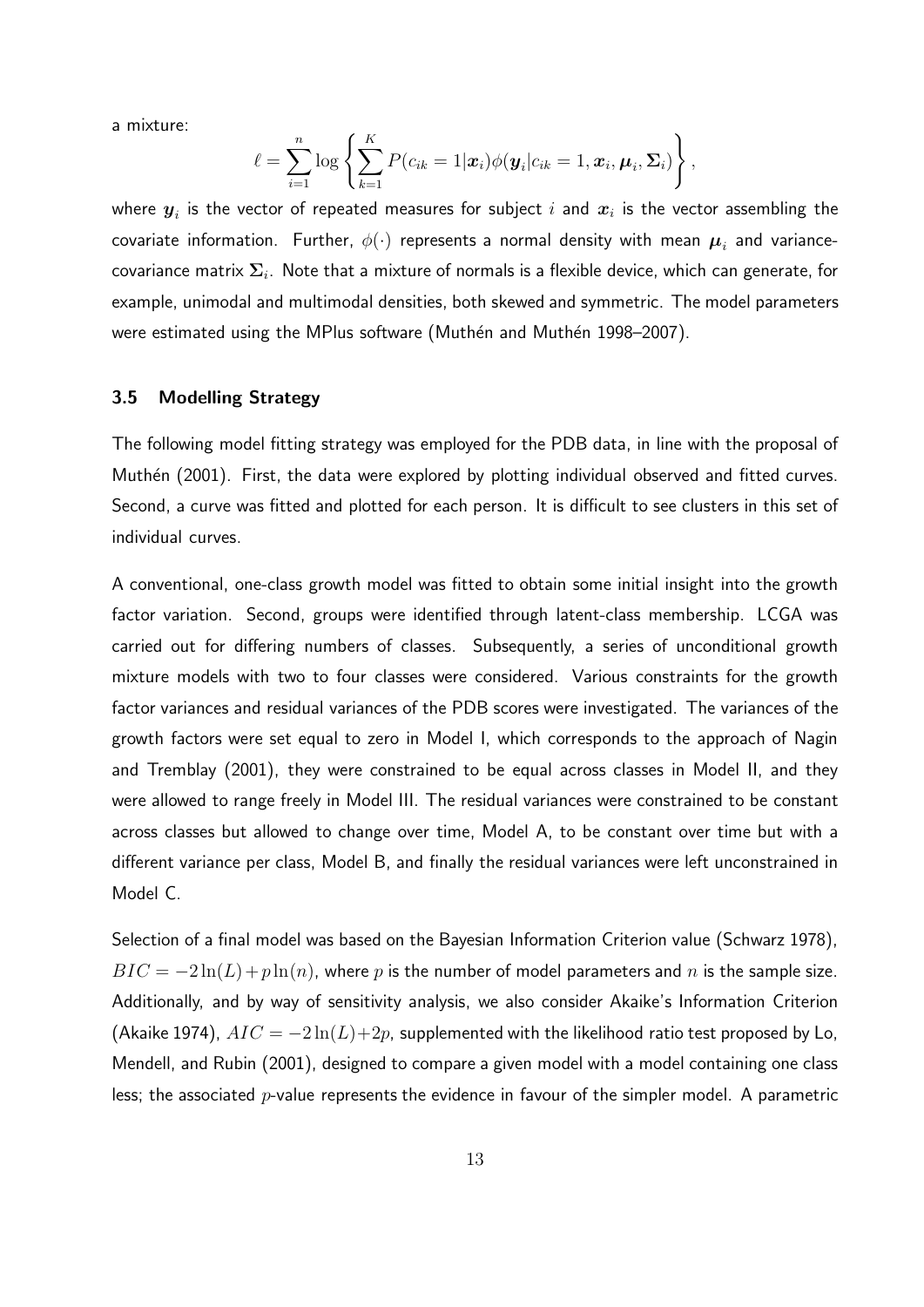bootstrapped likelihood ratio test (McLachlan and Peel 2000) could also be considered, but this method is rather time consuming.

## 4 Analysis of the Psychiatric Registry Data

#### 4.1 Psychiatric Hospitals

Model fitting procedures for the single-class mixture model resulted in a log-likelihood value of  $-1040.503$  and a BIC of 2099.420. The estimated slope is  $-0.0852$  ( $p=0.012$ ) and indicates that PDB-score decreased over the 6 assessments. The estimated intercept variance of 2.365  $(p=0.0114)$  for the PDB-score, and the variance of the latent slope score of 0.050  $(p < 0.0001)$ , indicate that substantial variation exists among the PDB patients, mainly in initial status, at time zero, but also in the rate of change over time. The significance of the random effects were investigated by means of likelihood ratio statistics with asymptotic null distributions a mixture of two chi-squared distributions. In graphical displays, time zero will correspond to 1997.2.

Table 3 displays model fit results of unconditional growth mixture models with two to four classes. Models I, II and III, defining the growth factor variances and models A, B, and C specifying the residual variances, are defined in Section 3.5. We show the value of the log-likelihood, the sample size adjusted BIC, the number of parameters in the variance-covariance matrix, and the entropy (Ramaswamy et al 1993). Lower observed BIC values are indicative of an improved fit, owing to MPlus' sign reversal of the said quantity. The entropy is a summary measure for the classification accuracy, based on model-based probabilities. Higher values indicate better classification.

Based on the information criteria, the three-class linear Model IIIB was selected as the optimal model. This choice is a compromise between goodness-of-fit on the one hand and the desire to select a model that is not overly complex on the other, bearing in mind that more elaborate models might be less than optimal for prediction and classification purposes. This three-class mixture model resulted in a log-likelihood value of -975.78, a BIC of 1985.03 and an entropy estimate of 0.708. Parameter estimates and standard errors for all fixed effects and all variance components are reported in Table 4. Five percent  $(n=6)$  of the patients were allocated to the first class, 33% ( $n=41$ ) to the second class and 63% ( $n=79$ ) to the third class. Based on the intercept and slope factor, these classes were labeled: (1) 'Low group', (2) 'High but improving', and (3) 'Middle group'.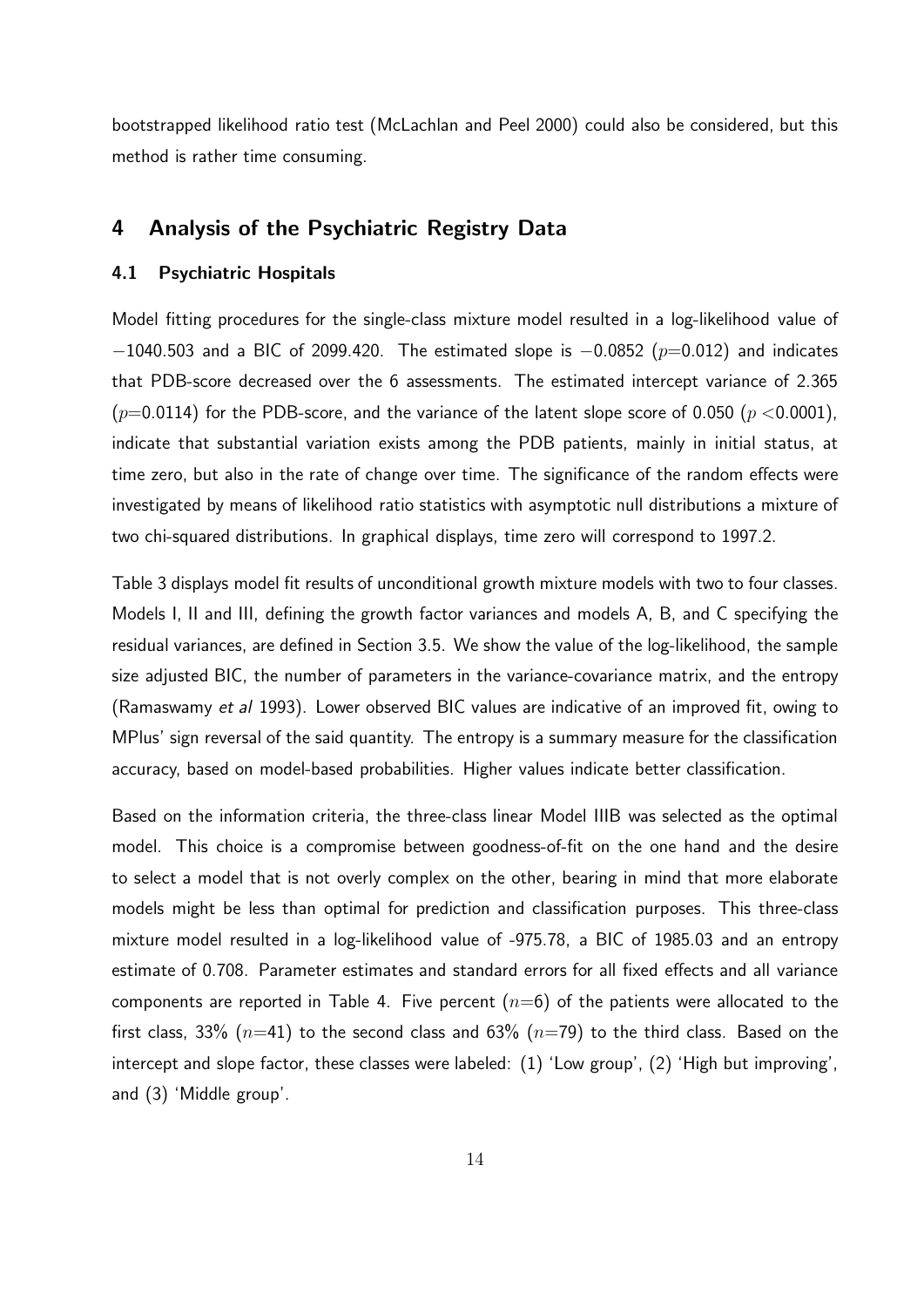Table 3: Models for the psychiatric hospitals: log likelihood, sample size adjusted BIC, number of parameters in the variance-covariance matrix, and the entropy are reported: log likelihood  $\ell$ , sample size adjusted BIC and AIC, the entropy, the Lo-Mendell-Rubin likelihood ratio test  $(p$  value), and the number of parameters in the variance-covariance matrix, and are reported. Growth factor variances are: I, equal to zero; II, equal across classes; III, unconstrained. Residual variances are: A, constant across classes; B, constant over time; C, unconstrained.

| <b>Classes</b> |              | $\ell$     | <b>BIC</b> | <b>AIC</b> | entropy | LMR-LRT $(p)$   | #par           |
|----------------|--------------|------------|------------|------------|---------|-----------------|----------------|
|                |              |            |            | Model I    |         |                 |                |
| $\overline{2}$ | A            | $-1162.75$ | 2343.92    | 2347.51    | 0.810   | 173.54 (0.1594) | $11\,$         |
|                | B            | $-1161.81$ | 2335.34    | 2337.62    | 0.794   | 190.04 (0.4205) | $\overline{7}$ |
|                | $\mathsf C$  | $-1150.11$ | 2328.67    | 2334.22    | 0.801   | 206.06 (0.3584) | 17             |
| 3              | A            | $-1103.13$ | 2229.70    | 2234.26    | 0.879   | 111.56 (0.4513) | 14             |
|                | B            | $-1082.05$ | 2182.50    | 2186.09    | 0.868   | 151.68 (0.1280) | $11\,$         |
|                | $\mathsf C$  | $-1073.26$ | 2190.05    | 2198.53    | 0.870   | 150.24 (0.2031) | 26             |
| $\overline{4}$ | A            | $-1063.46$ | 2155.38    | 2160.92    | 0.893   | 74.23 (0.0647)  | 17             |
|                | B            | $-1051.25$ | 2127.62    | 2132.51    | 0.901   | 58.56 (0.0020)  | 15             |
|                | $\mathsf C$  | $-1038.43$ | 2135.44    | 2146.85    | 0.882   | 68.11 (0.1745)  | 35             |
|                |              |            |            | Model II   |         |                 |                |
| $\overline{2}$ | A            | $-1032.62$ | 2088.38    | 2092.94    | 0.933   | 15.03 (0.2139)  | 14             |
|                | B            | $-992.31$  | 2001.35    | 2004.61    | 0.687   | 102.13 (0.0000) | 10             |
|                | $\mathsf C$  | $-983.00$  | 1999.48    | 2006.00    | 0.719   | 112.42 (0.0001) | 20             |
| 3              | A            | $-1026.95$ | 2082.36    | 2087.91    | 0.950   | 10.33 (0.3051)  | 17             |
|                | B            | $-986.95$  | 1997.34    | 2001.91    | 0.758   | 10.18 (0.0050)  | 14             |
|                | $\mathsf C$  | $-970.01$  | 1988.57    | 1998.02    | 0.702   | 25.40 (0.3117)  | 29             |
| $\overline{4}$ | A            | $-1023.33$ | 2080.13    | 2086.65    | 0.951   | 6.96(0.0800)    | 20             |
|                | B            | $-982.37$  | 1994.88    | 2000.76    | 0.736   | 8.71 (0.3831)   | 18             |
|                | $\mathsf{C}$ | $-954.10$  | 1971.81    | 1984.20    | 0.788   | 31.11 (0.2241)  | 38             |
|                |              |            |            | Model III  |         |                 |                |
| $\overline{2}$ | A            | $-1025.28$ | 2079.02    | 2084.57    | 0.478   | 29.43 (0.0198)  | 17             |
|                | B            | $-988.37$  | 1998.50    | 2002.74    | 0.664   | 111.97 (0.0000) | 13             |
|                | $\mathsf C$  | $-981.07$  | 2000.64    | 2008.14    | 0.688   | 116.86 (0.0809) | 23             |
| 3              | А            | $-1018.21$ | 2074.91    | 2082.41    | 0.395   | 13.68 (0.3559)  | 23             |
|                | B            | $-975.78$  | 1985.03    | 1991.55    | 0.708   | 24.46 (0.0903)  | 20             |
|                | $\mathsf{C}$ | $-964.87$  | 1988.33    | 1999.74    | 0.694   | 31.85 (0.3329)  | 35             |
| 4              | A            | $-1014.57$ | 2077.69    | 2087.15    | 0.528   | 7.81 (0.7622)   | 29             |
|                | B            | $-971.96$  | 1989.11    | 1985.91    | 0.806   | 19.08 (0.0846)  | 27             |
|                | $\mathsf{C}$ | $-946.01$  | 1970.70    | 1986.02    | 0.720   | 28.73 (0.1646)  | 47             |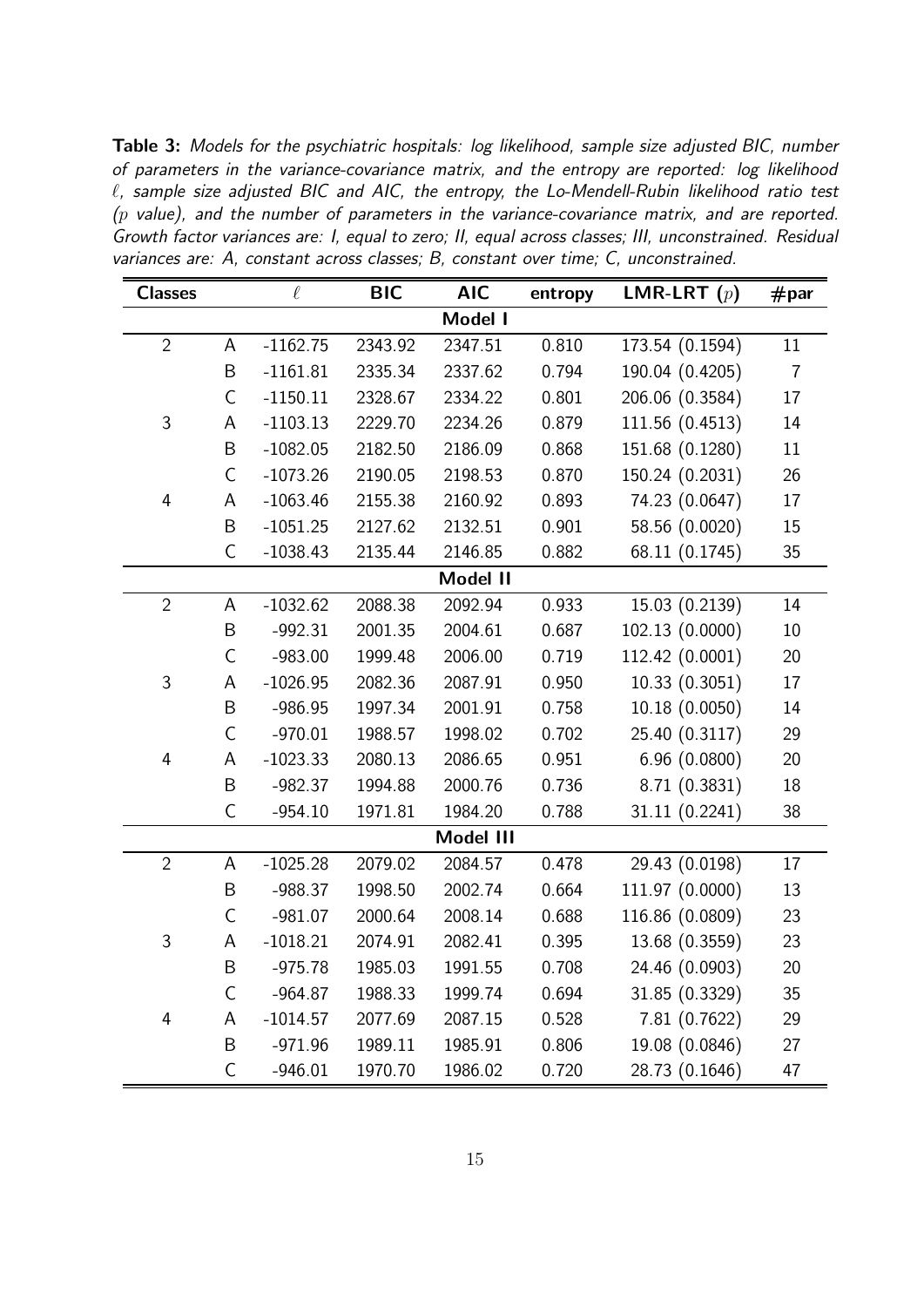| <b>Effect</b>                  | <b>Estimate</b> | <b>Standard Error</b> | $t$ -value |
|--------------------------------|-----------------|-----------------------|------------|
| <b>Fixed effects</b>           |                 |                       |            |
| Intercepts                     |                 |                       |            |
| Class 1                        | $-0.913$        | 0.758                 | $-1.025$   |
| Class 2                        | 1.558           | 0.296                 | 5.256      |
| Class 3                        | 0.372           | 0.160                 | 2.325      |
| <b>Slopes</b>                  |                 |                       |            |
| Class 1                        | 0.064           | 0.009                 | 6.929      |
| Class 2                        | $-0.271$        | 0.092                 | $-2.944$   |
| Class 3                        | 0.021           | 0.030                 | 0.705      |
| <b>Random effects</b>          |                 |                       |            |
| Variance of intercepts         |                 |                       |            |
| Class 1                        | 3.507           | 1.857                 |            |
| Class 2                        | 2.552           | 0.698                 |            |
| Class 3                        | 1.155           | 0.279                 |            |
| Variance of slopes             |                 |                       |            |
| Class 1                        | $-0.006$        | 0.002                 |            |
| Class 2                        | 0.132           | 0.064                 |            |
| Class 3                        | 0.014           | 0.010                 |            |
| Covariance of intercept, slope |                 |                       |            |
| Class 1                        | 0.038           | 0.018                 |            |
| Class 2                        | $-0.120$        | 0.164                 |            |
| Class 3                        | 0.007           | 0.040                 |            |
| Residual Variance              |                 |                       |            |
| Class 1                        | 0.110           | 0.045                 |            |
| Class 2                        | 1.849           | 0.234                 |            |
| Class 3                        | 0.376           | 0.052                 |            |

Table 4: Summary of the three-class model, selected for the PDB data. Parameter estimates, standard errors and t value for the class-specific intercepts and slopes are shown.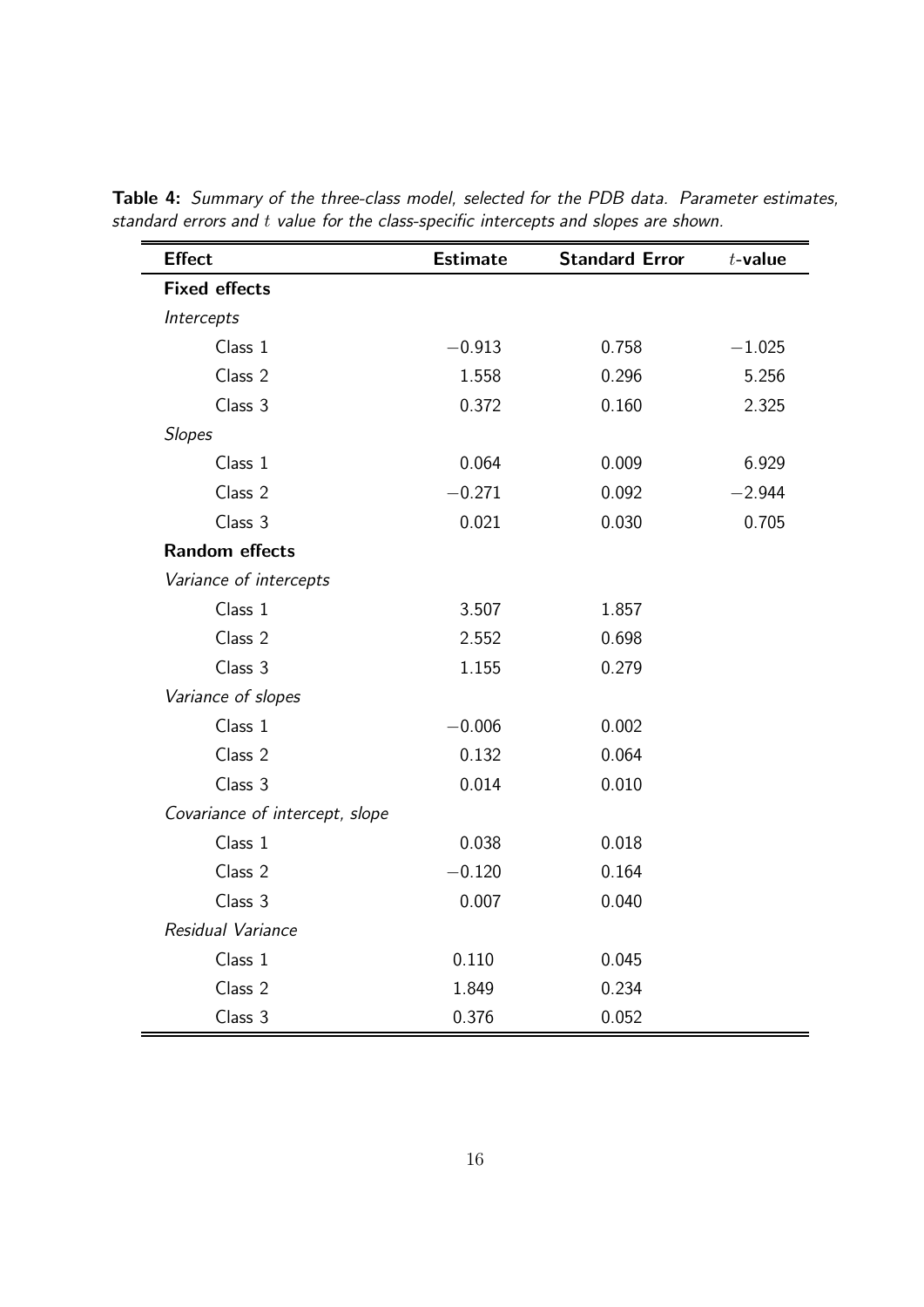

Figure 3: Observed (full lines) and predicted (dashed lines) trajectories for the 3-class model (psychiatric hospitals).

Figure 3 displays the predicted trajectories for the three classes. The linear trends appear to describe the data well.

Table 5 shows the posterior class membership probabilities for the three-class model. High diagonal and low off-diagonal values indicate good classification. The highest probability for 'correct' classification, in the sense of agreement between the latent class membership and status in terms of average class probability, occurred for class 2, the patients with high PDB-scores. Patients of this class had  $91\%$  chance to be assigned to class 2. The highest misclassification probability occurred for class 3, i.e., for the stable patients: patients classified in this group had 0.15 probability to belong to class 1. Classes 1 and 3 are the most difficult to distinguish.

More than 50% of the PDB patients belong to class 3, with an average PDB score of 0.37. About one in three patients has high PDB scores, averaging around 1.56 at time 0. It is sensible to conclude that the behaviour of this group is more disturbing than the behaviour of the other groups. That there is no evolution to the PDB scores over time for class 3 does not mean that the behaviour itself is constant. The only conclusion that can be drawn, is that the behaviour remains disturbing in the same degree. The type of disturbing behaviour can however change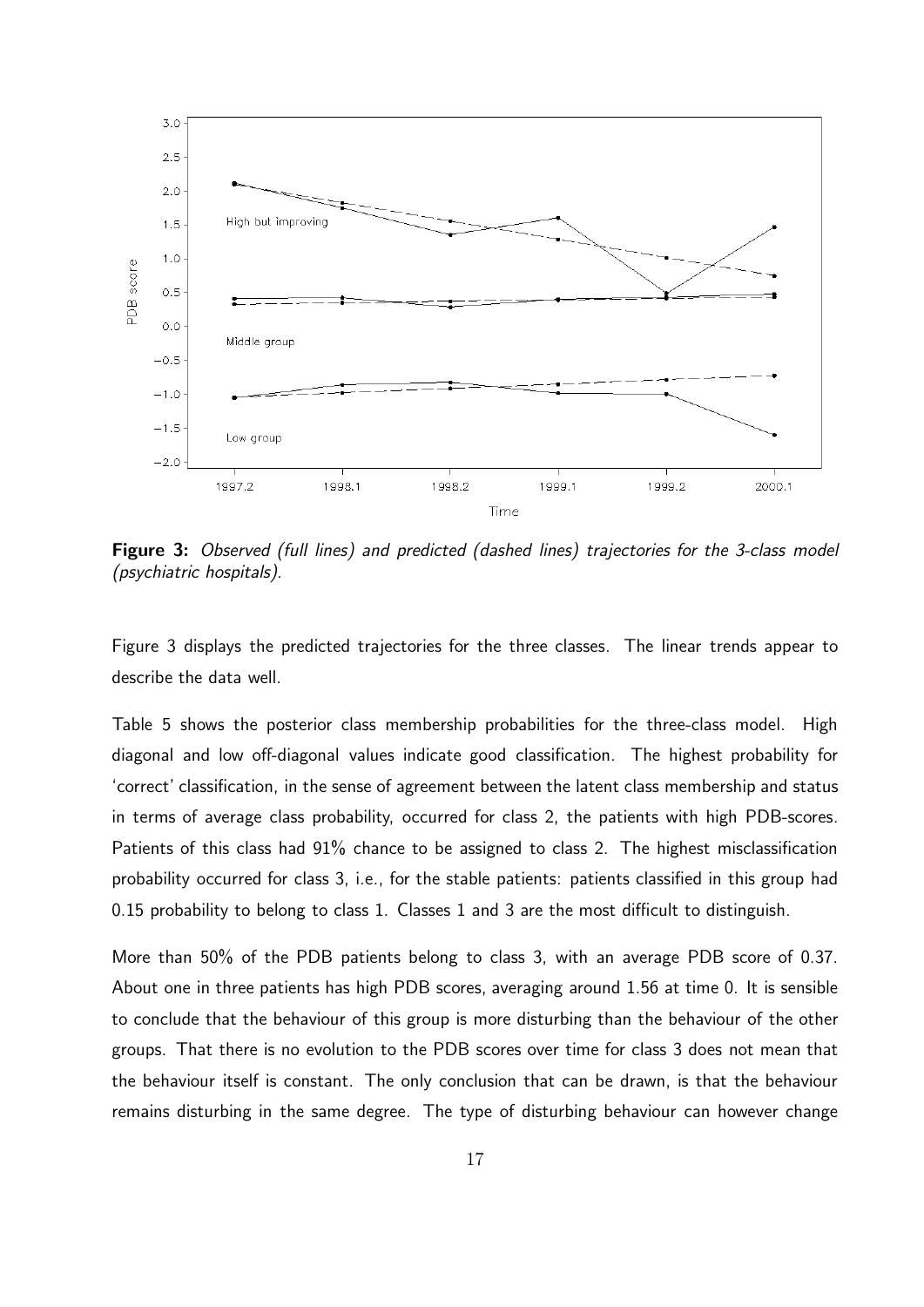|                     | Latent class |       |       |  |
|---------------------|--------------|-------|-------|--|
| Average class prob. |              |       |       |  |
|                     | 0.840        | 0.011 | 0.149 |  |
|                     | 0.000        | 0.914 | 0.086 |  |
| 2                   | 0.052        | 0.105 | 0.842 |  |
|                     |              |       |       |  |

Table 5: Agreement between the classification probabilities based on the average class probabilities and latent class membership, for the three-class model displayed in Table 4.

over time.

The variances of the intercepts are relatively large; indicating that even within a class there is still heterogeneity. The significance of the random effects was investigated with likelihood ratio statistic; with asymptotic null distributions a mixture of chi-squared distributions. The variance of the intercept is significant for all three classes; the variance of the slope is highly significant for classes 1 and 2, but not for class 3.

When studying the sample variances, weighted by the estimated class probabilities we find that the variances are not constant over time. For classes 1 and 2, the variance is smallest around times 2 and 3. This is when the pilot study was performed. The repeated PDB scores are constructed based on a discriminant function that was built using the data of the pilot study in 1998. It is therefore important that the analysis can accommodate non-constant variances, as fortunately is the case.

## 4.2 Psychiatric Nursing Homes

Model fitting procedures for the single-class mixture model resulted in a log-likelihood value of -586.768 and a BIC of 1183.651. PDB patients residing in a psychiatric nursing home, have constant PDB scores over time. The estimated slope of  $0.085$  is not significant ( $p = 0.1905$ ). The large intercept variance of 4.0334 ( $p < 0.0001$ ) for the PDB-score shows that variation exists among PDB patients in psychiatric nursing homes in terms of their (average) PDB-score. The estimate of the slope variance equals zero, indicating that, under a hierarchical interpretation of the model, the random slope can be removed.

Table 6 displays the results of fitting unconditional growth mixture models with two to four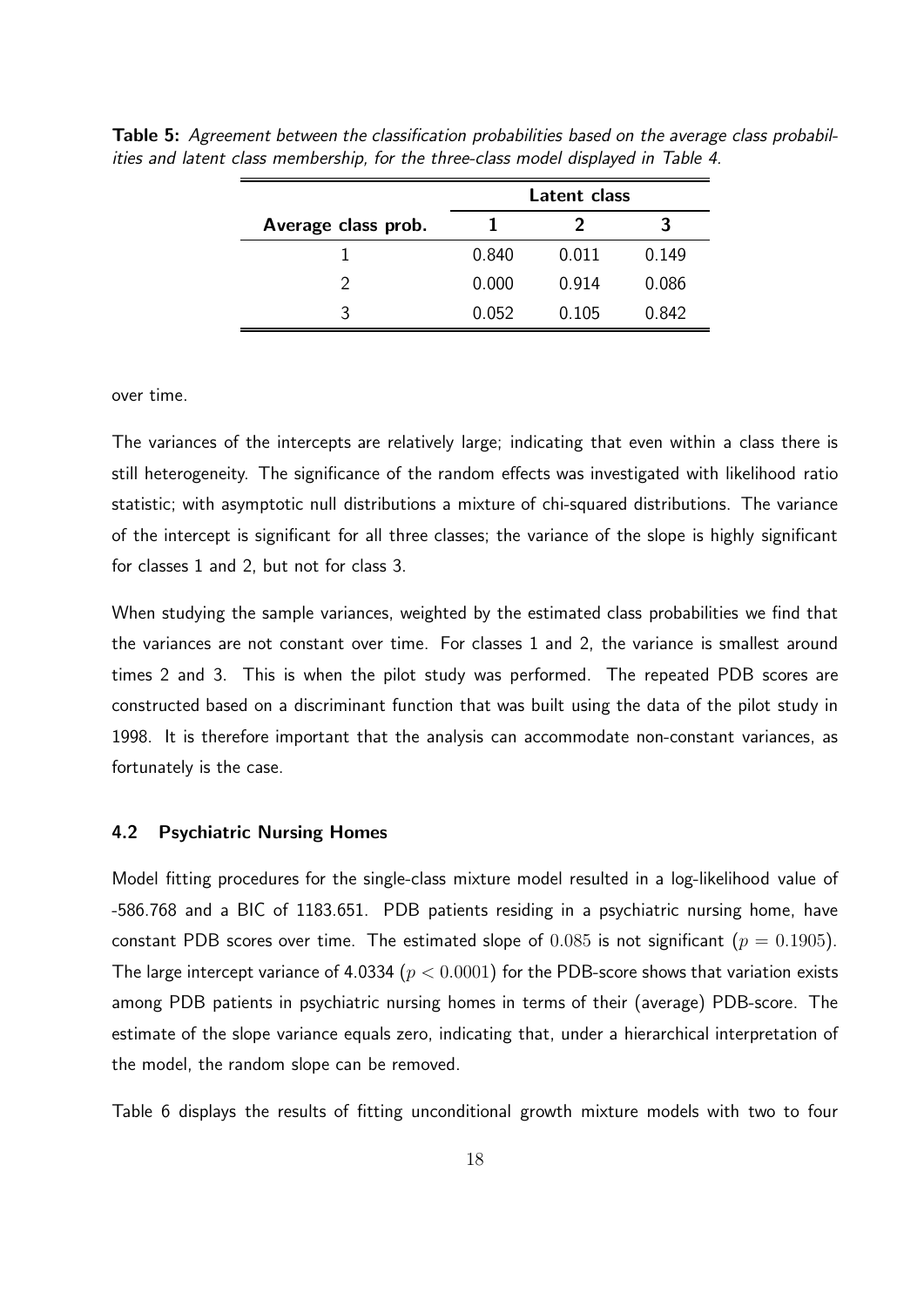

Figure 4: Observed (full lines) and predicted (dashed lines) trajectories for the 2-class model (psychiatric nursing homes).

classes. Models I, II, and III, defining the growth factor variances and models A, B, and C specifying the residual variances, are as in Section 3.5.

The two-class Model IIIC is the preferred choice, using logic similar to the one employed in the case of psychiatric hospitals. This two-class mixture model resulted in a log likelihood value of -541.656, a BIC of 1104.55, and an entropy estimate of 0.835. Figure 4 displays the observed and predicted trajectories of the classes. The estimate of the mean PDB-score equals -0.10 in class 1 and 1.00 in class 2. Two thirds of patients belong to class 2. The variances of the intercepts shows that within a class patients still differ. The heterogeneity is largest in class 2. The probability for correct classification equals 0.91 for class 1 and 0.98 for class 2, indicating that the groups are well separated.

# 5 Conclusion

Persistent disturbing behaviour (PDB) is a highly disruptive condition. Proper treatment and organization of care pose important challenges. So far, it had not been properly defined, let alone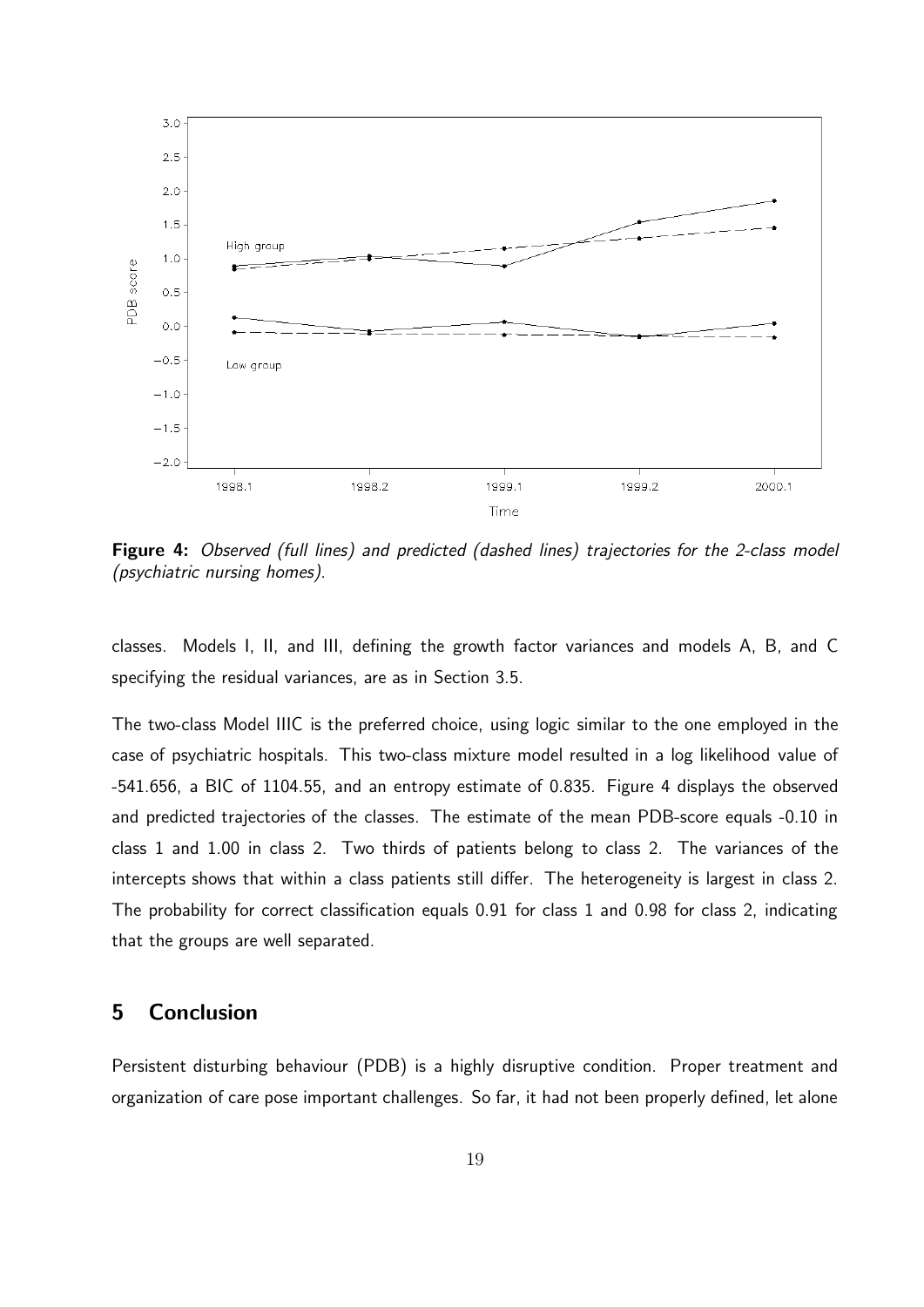Table 6: Models for the psychiatric nursing homes: log likelihood, sample size adjusted BIC, number of parameters in the variance-covariance matrix, and the entropy are reported: log likelihood  $\ell$ , sample size adjusted BIC and AIC, the entropy, the Lo-Mendell-Rubin likelihood ratio test  $(p$  value), and the number of parameters in the variance-covariance matrix, and are reported. Growth factor variances are: I, equal to zero; II, equal across classes; III, unconstrained. Residual variances are: A, constant across classes; B, constant over time; C, unconstrained. Empty entries result from convergence failure.

| <b>Classes</b> |              | $\ell$    | <b>BIC</b> | <b>AIC</b> | entropy | <b>LMR-LRT</b> $(p)$ | $\#$ par       |
|----------------|--------------|-----------|------------|------------|---------|----------------------|----------------|
|                |              |           |            | Model I    |         |                      |                |
| $\overline{2}$ | A            | $-622.76$ | 1255.64    | 1265.53    | 0.839   | 99.37 (0.5228)       | 10             |
|                | B            | $-619.02$ | 1245.13    | 1252.05    | 0.796   | 110.89 (0.0779)      | $\overline{7}$ |
|                | $\mathsf C$  | $-615.02$ | 1245.22    | 1260.04    | 0.825   | 119.19 (0.0912)      | 15             |
| 3              | А            | $-599.77$ | 1212.68    | 1225.53    | 0.876   | 42.59 (0.0959)       | 13             |
|                | $\sf B$      | $-584.05$ | 1179.22    | 1190.09    | 0.900   | 65.99 (0.0531)       | 11             |
|                | $\mathsf C$  | $-571.72$ | 1166.71    | 1189.45    | 0.945   | 84.07 (0.0460)       | 23             |
| $\overline{4}$ | A            | $-585.62$ | 1186.91    | 1202.73    | 0.899   | 26.67 (0.1752)       | 16             |
|                | B            | $-542.17$ | 1099.51    | 1114.33    | 0.926   | 79.01 (0.0639)       | 15             |
|                | $\mathsf C$  | $-544.11$ | 1119.58    | 1150.22    | 0.911   | 53.62 (0.0432)       | 31             |
|                |              |           |            | Model II   |         |                      |                |
| $\overline{2}$ | A            | $-576.45$ | 1166.05    | 1178.90    | 0.976   | 19.11 (0.0141)       | 13             |
|                | B            | $-558.30$ | 1126.71    | 1136.36    | 0.741   | 75.05 (0.0003)       | 10             |
|                | $\mathsf C$  | $-551.18$ | 1120.56    | 1138.36    | 0.717   | 69.10 (0.0023)       | 18             |
| 3              | А            | $-575.24$ | 1166.65    | 1182.47    | 0.979   | 2.25(0.1838)         | 16             |
|                | $\sf B$      | $-553.16$ | 1120.47    | 1134.31    | 0.835   | 9.70 (0.0858)        | 14             |
|                | $\mathsf{C}$ | $-541.65$ | 1109.61    | 1135.31    | 0.700   | 18.49 (0.3939)       | 26             |
| $\overline{4}$ | A            | $-573.61$ | 1166.44    | 1185.22    | 0.895   | 3.01(0.7151)         | 19             |
|                | $\sf B$      | $-551.67$ | 1121.54    | 1139.34    | 0.818   | 2.81(0.3170)         | 18             |
|                | $\mathsf{C}$ |           |            |            |         |                      |                |
|                |              |           |            | Model III  |         |                      |                |
| $\overline{2}$ | A            | $-574.88$ | 1165.95    | 1181.76    | 0.494   | 22.86 (0.0485)       | 16             |
|                | B            | $-557.53$ | 1128.22    | 1141.07    | 0.718   | 78.40 (0.0009)       | 13             |
|                | $\mathsf C$  | $-541.66$ | 1104.55    | 1125.31    | 0.835   | 88.30 (0.0900)       | 21             |
| 3              | A            | $-565.08$ | 1152.42    | 1174.17    | 0.578   | 10.90 (0.2472)       | 22             |
|                | B            | $-545.58$ | 1111.39    | 1131.16    | 0.846   | 23.11 (0.0403)       | 20             |
|                | $\mathsf{C}$ | $-516.92$ | 1066.22    | 1097.85    | 0.899   | 48.40 (0.0295)       | 32             |
| $\overline{4}$ | A            |           |            |            |         |                      |                |
|                | $\sf B$      | $-536.71$ | 1100.74    | 1127.43    | 0.905   | 20.17 (0.5365)       | 27             |
|                | $\mathsf{C}$ | $-499.18$ | 1041.85    |            | 0.816   |                      | 43             |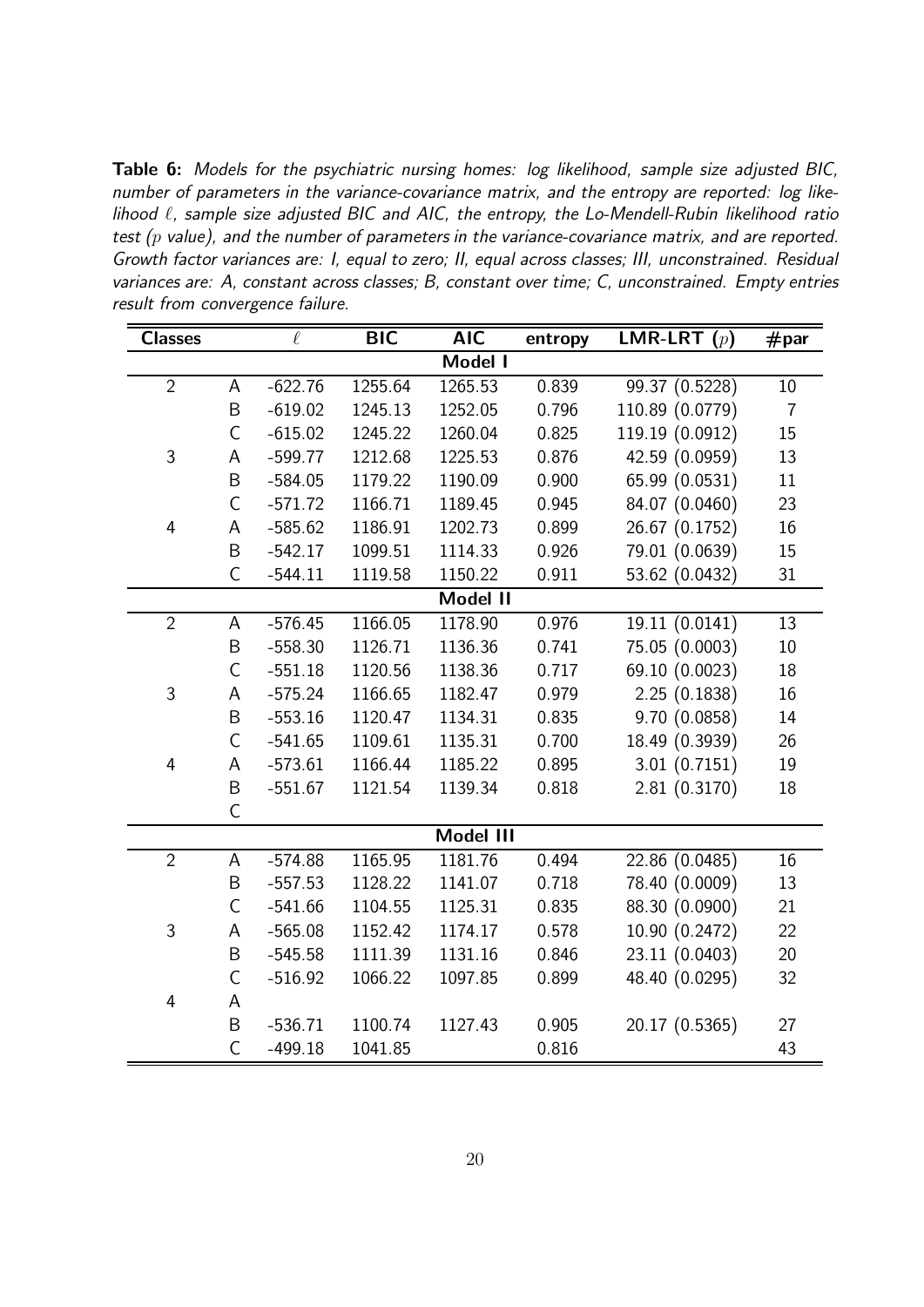| <b>Effect</b>                   | <b>Estimate</b> | <b>Standard Error</b> | $t$ -value |
|---------------------------------|-----------------|-----------------------|------------|
| <b>Fixed effects Intercepts</b> |                 |                       |            |
| Class 1                         | $-0.103$        | 0.446                 | $-0.231$   |
| Class 2                         | 0.999           | 0.372                 | 2.689      |
| <b>Slopes</b>                   |                 |                       |            |
| Class 1                         | $-0.019$        | 0.011                 | $-1.638$   |
| Class 2                         | 0.153           | 0.086                 | 1.774      |
| <b>Random effects</b>           |                 |                       |            |
| Variance of intercepts          |                 |                       |            |
| Class 1                         | 2.794           | 0.608                 |            |
| Class 2                         | 4.375           | 1.053                 |            |
| Variance of slopes              |                 |                       |            |
| Class 1                         | $-0.029$        | 0.020                 |            |
| Class 2                         | $-0.068$        | 0.107                 |            |
| Covariance of intercept, slope  |                 |                       |            |
| Class 1                         | $-0.005$        | 0.012                 |            |
| Class 2                         | $-0.089$        | 0.188                 |            |
| Residual Variance               |                 |                       |            |
| Class 1                         |                 |                       |            |
| time -1                         | 0.438           | 0.198                 |            |
| time 0                          | $-0.042$        | 0.025                 |            |
| time 1                          | 0.582           | 0.340                 |            |
| time 2                          | 0.467           | 0.271                 |            |
| time 3                          | 0.561           | 0.399                 |            |
| Class 2                         |                 |                       |            |
| time -1                         | 2.961           | 1.093                 |            |
| time 0                          | 1.167           | 0.428                 |            |
| time 1                          | 2.687           | 0.853                 |            |
| time 2                          | 5.751           | 2.022                 |            |
| time 3                          | 4.368           | 1.947                 |            |

Table 7: Summary of the two-class model, selected for the PDB data. Parameter estimates, standard errors and t value for the class-specific intercepts and slopes are shown.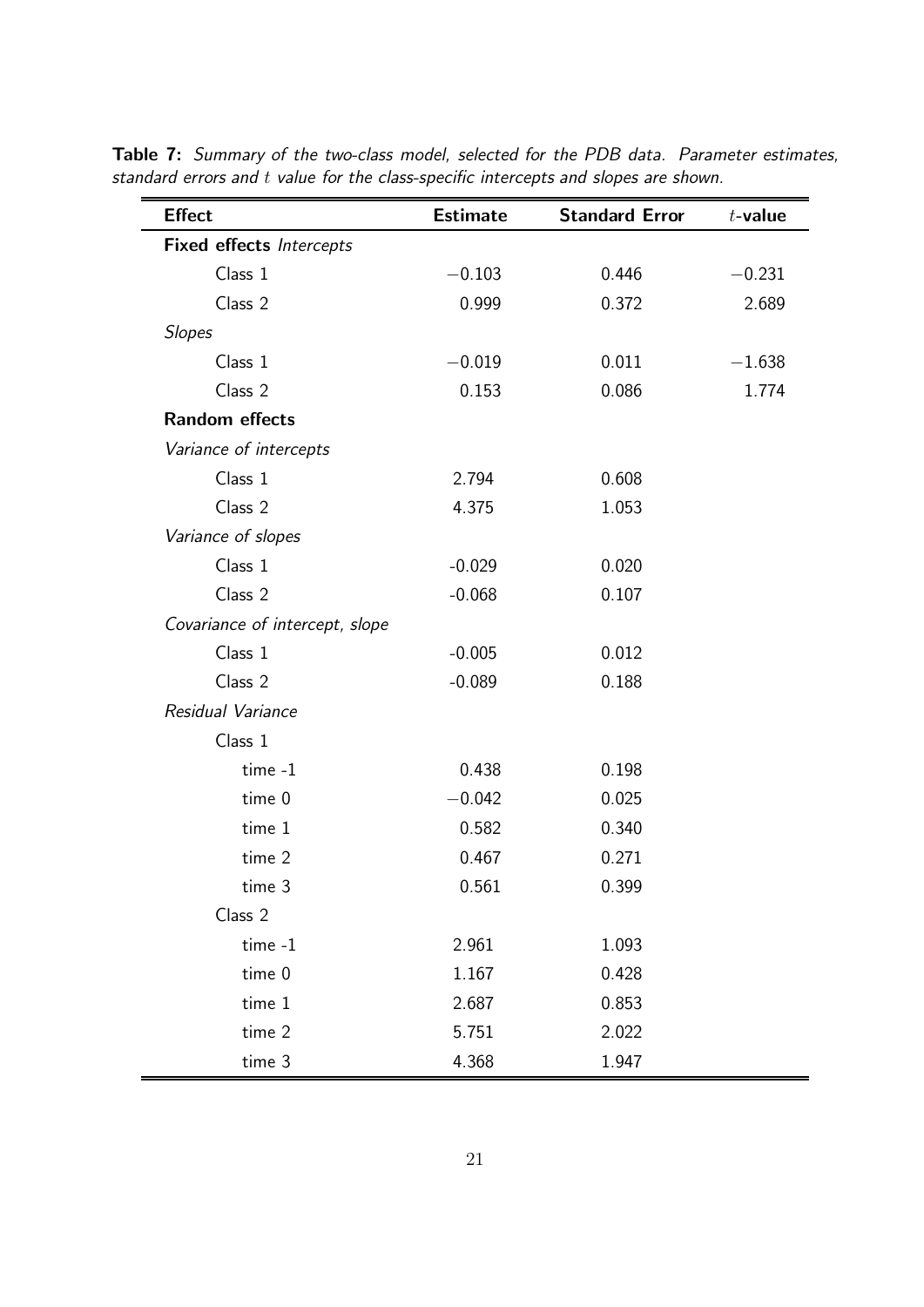circumscribed and characterized. Previous analyses, based on a pilot study, indicated that the group of PDB patients is likely larger than generally believed, complicating fieldwork organization because, additionally, it is desirable that PDB wards are small. The analyses presented in this article provide some basis for grouping patients into organizational units based on the degree and evolution of their condition. This does not mean that they might be able to function socially together, but rather that they will be receiving similar types and intensities of care. This will be advantageous for the care givers involved. Our analyses have been based on a pilot study, encompassing 189 PDB and 422 control patients, deemed representative. Data from the psychiatric registry are supplemented with PDB-related information, collected for the purposes of the pilot study. The status of the data may cause concern but, while on the one hand one ought to be careful when using the data for estimating the size of the PDB group, it is very useful to: (1) distinguish between PDB and non-PDB patients; and (2) to explore whether or not it is sensible to assume the presence of subgroups within the PDB group.

Our analyses, based on general growth mixture modeling, lead to two important conclusions. First, meaningful, plausible groups may well exist, in spite of previous findings that were less optimistic (Serroyen et al 2006). While previous analyses indicated, at best, the presence of two group, we reached plausible evidence for three groups, categorized as high, medium, and low, in terms of PDB-score profiles. Second, the GGMM analyses clearly show that there is a lot of variability, even within a group of patients whose behaviour is experienced as disturbing by the care team. The group with extreme disturbing behaviour is about one third, 35%, of the entire group. Setting up specialized wards for this group could also lead to better living circumstances for the remaining patients at the wards.

For the entire PDB group in psychiatric hospitals, a linear decrease in the average PDB scores was reported previously. A repeated-measurements analyses indicated that patient-specific characteristics are important and that some patients have intrinsically high values, while others have low values (Serroyen et al 2006). These findings stemmed from a conventional growth model. Juxtaposing the results of the conventional growth model and the results of the GMM, we discern that part of the heterogeneity in the PDB population is explainable by it being a mixture of classes, which differ not only in their mean values but also in their evolution. Most patients have moderately stable PDB-scores.

For the PDB patients in psychiatric nursing homes, the GMM analyses reveal two classes. The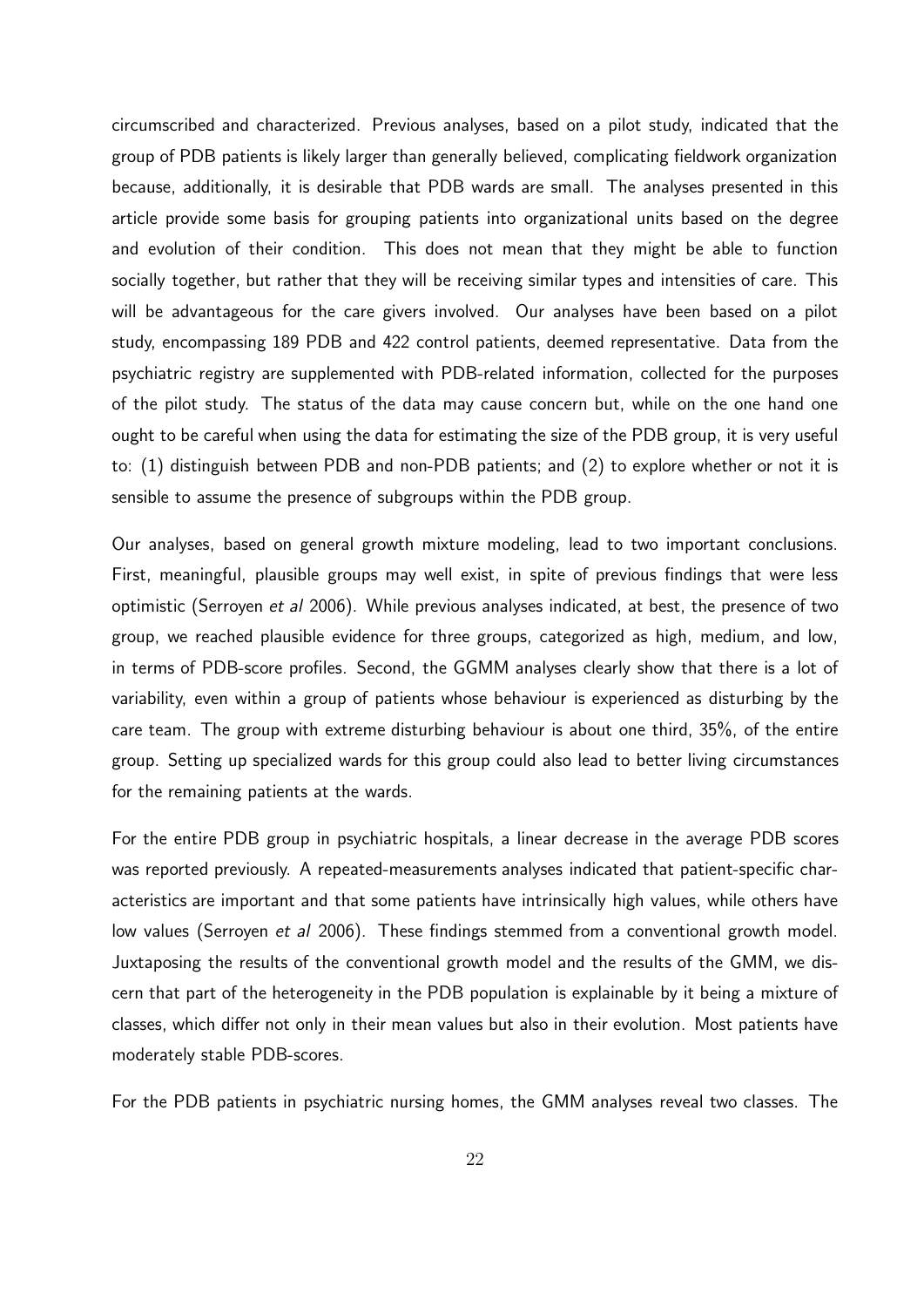distinction between the groups is essentially the average level of the score. Thus, the condition does not worsen or improve. This is not surprising, as we are dealing with a chronic, therapyresistant group of patients. With current knowledge of therapy and medication, the behaviour of these patients cannot be improved. At the same time, the absence of worsening underscores the chronic nature of the group, which reaches and gets trapped in its worst condition.

Once again, our findings are based on a pilot study and would require verification. To this end, currently a follow-up study is ongoing in the mental health institutions in Limburg. The selection of the patients to be screened is being done centrally to obtain a random sample of long stay patients. A checklist with detailed criteria was developed. Only when all criteria are met is the patient considered to be of the PDB type. This checklist will lead to better insight into the differentiating characteristics of a chronic non-PDB patient and a PDB patient.

## Acknowledgment

The authors gratefully acknowledge financial support from the Interuniversity Attraction Pole Research Network P6/03 of the Belgian Government (Belgian Science Policy).

## **References**

- Akaike, H. (1974). A new look at the statistical model identification. IEEE Transactions on Automatic Control, 19, 716–723.
- Bruckers, L., Molenberghs, G., Poncelet, J., Brouns, K., Cuypers, W., Slaets, H., and Vanheyst, I. (2000). Identificatie en inschatting van de omvang van de groep patiënten met persisterend storend gedrag. Acta Hospitalia, 40, 21–30.
- Bryk, A.S. and Raudenbush, S.W. (1992). Hierarchical Linear Models: Applications and Data Analysis Methods. Newbury Park: Sage Publications.
- Dempster, A.P., Laird, N.M., and Rubin, D. B. (1977). Maximum likelihood from incomplete data via the EM algorithm (with discussion). Journal of the Royal Statistical Society, Series B, 39, 1–38.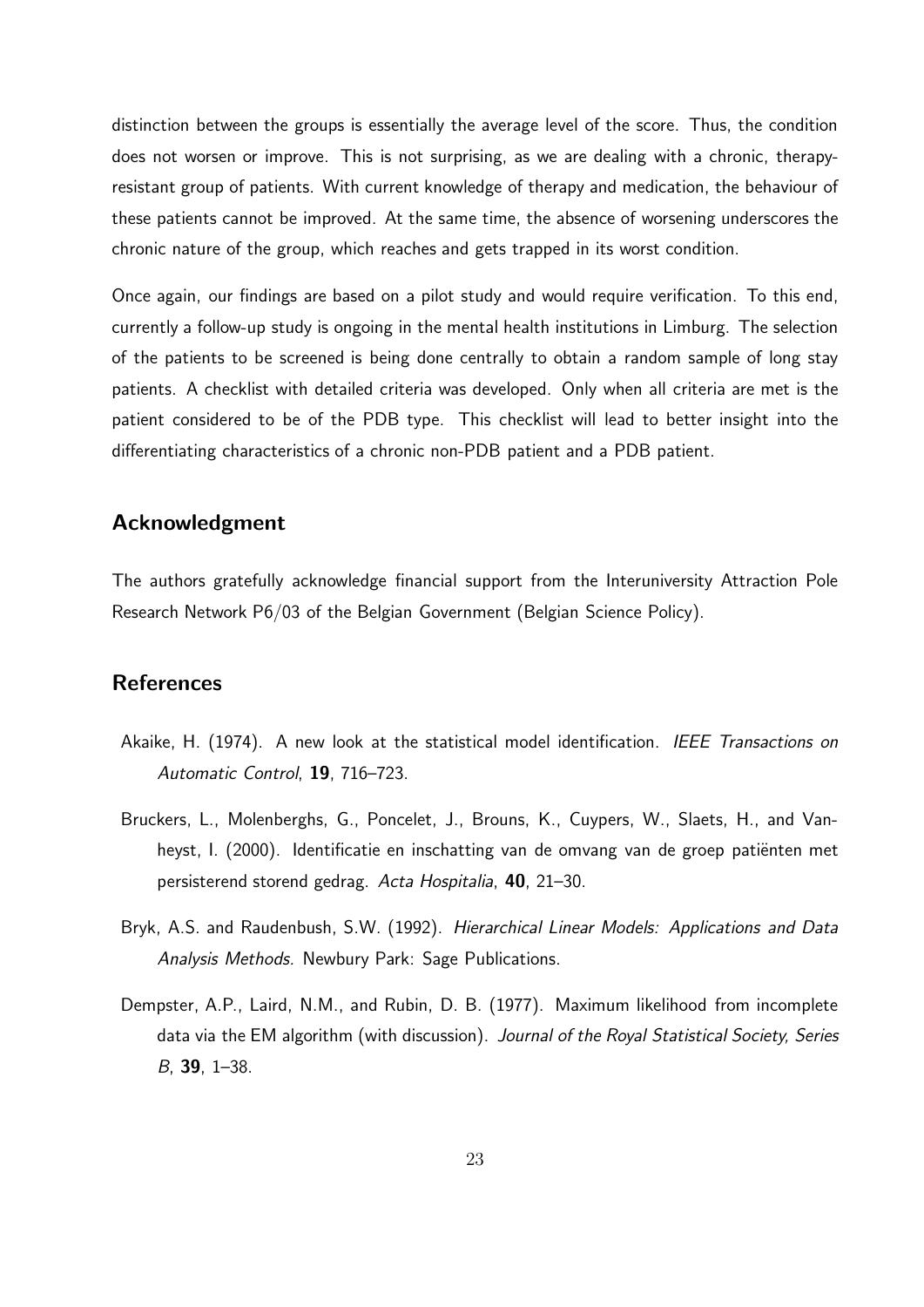- Erosheva, E., Fienberg, S., and Lafferty, J. (2004). Mixed-membership models of scientific publications. Proceedings of the National Academy of Sciences, 101S, 5220–5227.
- Fieuws, S., Verbeke, G., and Brant, L.J. (2005). Classification of longitudinal profiles using nonlinear mixed-effects models. Submitted for publication.
- Goldstein, H. (1995). Multilevel Statistical Models. Kendall's Libary of Statistics 3. London: Arnold.
- Johnson, R. A. & Wichern, D. W. (2003). Applied Multivariate Statistical Analysis. 5th ed. Englewood Cliffs: Prentice-Hall.
- Jones, B.L., Nagin, D.S., and Roeder, K. (2001). A SAS procedure based on mixture models for estimating developmental trajectories. Sociological Methods and Research, 29, 374-393.
- Krzanowski, W.J. (1988). Principles of Multivariate Analysis. Oxford: Clarendon Press.
- Lesaffre, E. and Verbeke, G. (1998). Local influence in linear mixed models. Biometrics, 54, 570–582.
- Litière, S., Alonso, A., Molenberghs, G., and Geys, H. (2007) The impact of a misspecified random-effects distribution on the estimation and performance of inferential procedures in generalized linear mixed models. Statistics in Medicine, 00, 000–000.
- Lo, Y., Mendell, N.R., and Rubin, D.B. (2001). Testing the number of components in a normal mixture. Biometrika, 88, 767–778.
- McLachlan, G.J. and Basford, K.E. (1988). Mixture models. Inference and Applications to Clustering. New York: Marcel Dekker.
- McLachlan, G.J. and Peel, D. (2000). Finite mixture models. New York: John Wiley & Sons.
- Munson, C.E. (2001). The Mental Health Diagnostic Desk Reference. New York: Haworth Press.
- Muthén, L.K. and Muthén, B.O. (1998–2007). Mplus User's Guide. Fourth edition. Los Angeles, CA: Muthén and Muthén.